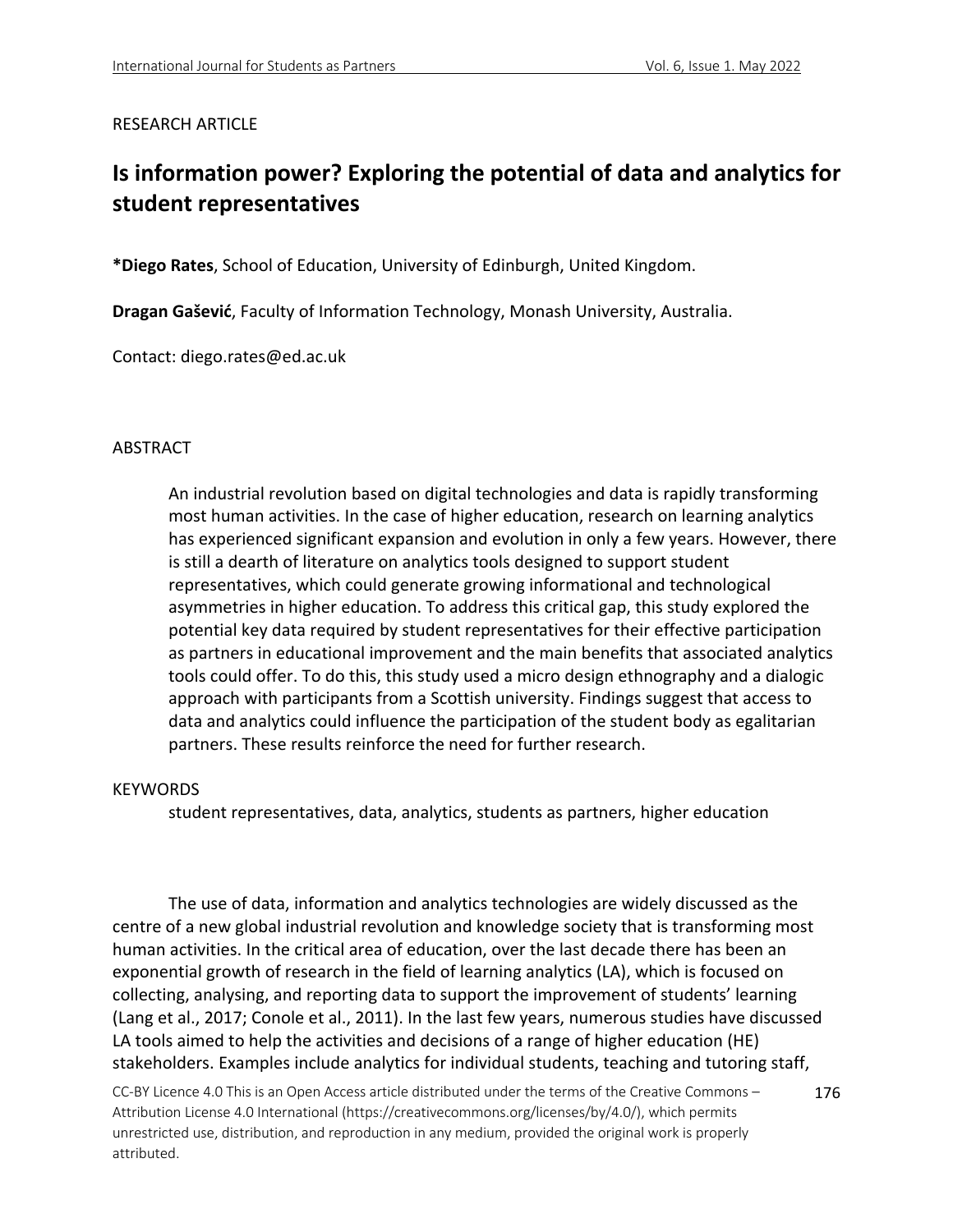and academic and institutional managers. However, there is still a lack of literature about analytics applications designed to assist student representatives (reps).

Student reps are historical members of higher education and are a common part of the institution of contemporary universities across the world. In Europe and English-speaking nations, in the last few years there has been increasing interest in the participation of student reps—on behalf of the student body—as partners in teaching and curricular quality improvement (e.g., Klemenčič, 2012a; Quality Assurance Agency for Higher Education [QAA], 2012). Yet, Klemenčič (2011, 2012a) suggests that access to information has a direct influence on the ability of student reps to effectively participate in quality enhancement activities, such as decision-making. Then, it could be argued that the lack of discussion about the use of data and analytics tools by student reps can jeopardise their access to relevant information and pose theoretical risks for the student body's effective participation as egalitarian partners in the improvement of HE. Furthermore, with evolving research on LA applications for other stakeholders, this gap might deepen informational and technological asymmetries in HE, and, consequently, generate growing challenges for the future involvement of the student body as partners in this context.

In order to start addressing this gap and these possible associated problems, this brief paper explores the potential key data and benefits of analytics designed to support student reps' effective participation as partners in teaching and curricular improvement. Following exploratory (Stebbins, 2001) and user-centred approaches (Buckingham Shum et al., 2019) and using a small design ethnography (Salvador et al., 1999) with programme-level student reps from a Scottish university, we identified five potential key datasets and two possible main benefits of analytics for programme-level student reps. This paper concludes by discussing the implications of these findings for student-staff partnerships and LA.

#### LITERATURE REVIEW

With a scarcity of previous academic research about the use of data or analytics for student reps, in this section we focus on demonstrating that no studies have addressed these topics, justifying the need for exploratory research (Stebbins, 2001). Yet, due to the limited scope of this paper, we cannot include a detailed discussion of all the multiple, vast, complex, and contested topics which surround this gap (e.g., data and analytics technologies, student representation, student-staff partnerships, higher education quality, etc.). Relevant references are offered to provide access to more detailed literature about these related themes. Similarly, while reviewing the literature gap, we purposely avoided "receiving" surrounding conceptual frameworks. As noted by Stebbins (2001), these "received" frameworks could limit the possibilities of the inductive (and user-centred) exploratory analysis and treat participants (student reps) as "automated figures" (Van Maanen, 1988, p. 131) who are manipulated according to the theoretical discourse selected by the researcher(s). Yet, as Stebbins (2001) recommends, a number of links between the findings obtained and relevant contemporary literature are provided in the results and discussion sections.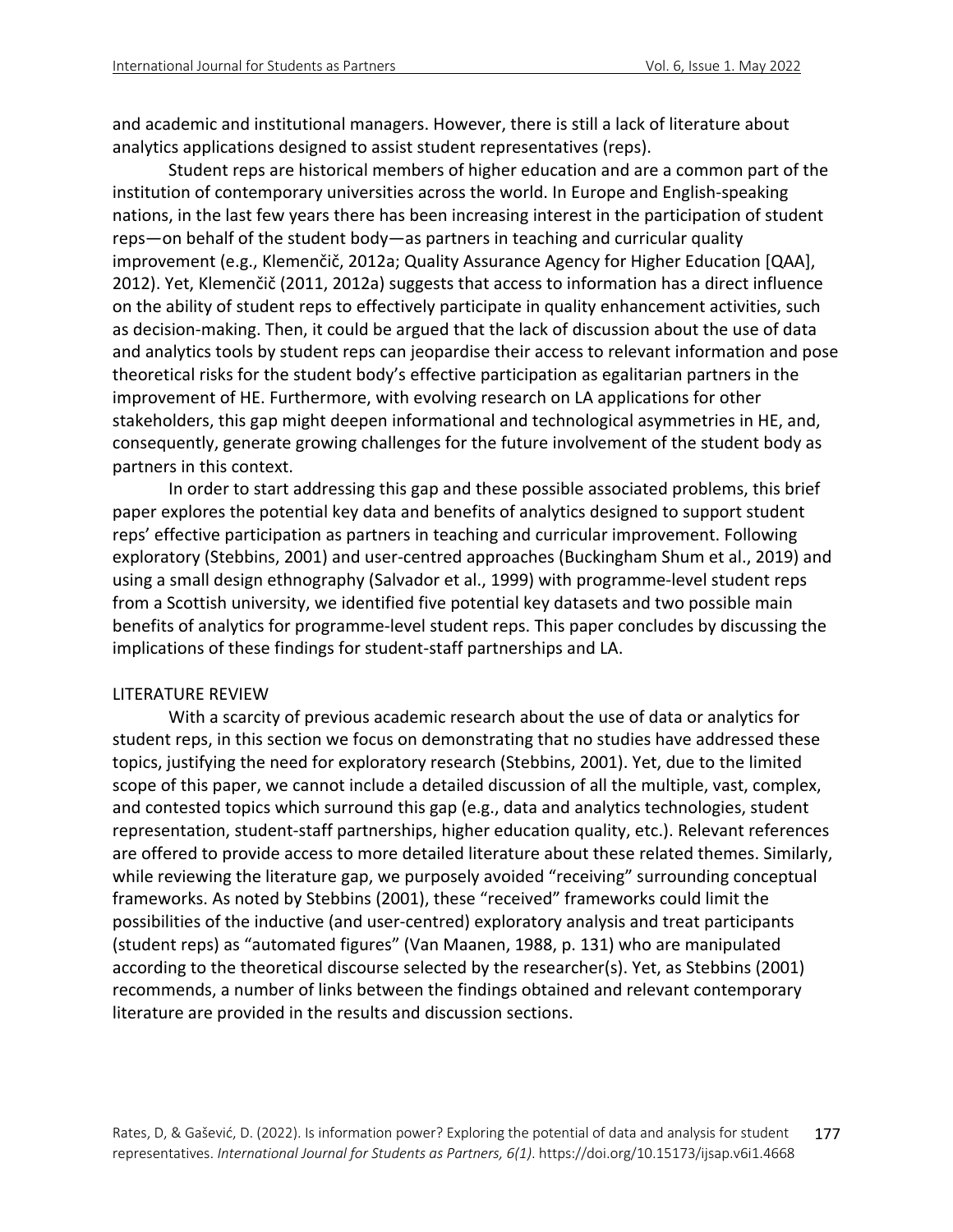#### **A lack of studies of analytics for student representatives**

Although interpretations vary (e.g., Zuboff, 2019), it is widely recognised that human civilisation is experiencing an information age or knowledge society driven by a new, global industrial revolution centred on information technologies and data (e.g., Schwab, 2017), which is directly or indirectly transforming most human activities. In the critical area of education, and particularly in HE, over the last decade there has been an exponential growth of research in the field of learning analytics, which is focused on the collection, analysis, and communication of digital data to improve student learning (Lang et al., 2017; Conole et al., 2011). In only a few years, LA has been considered one of the main emergent technologies for higher education (Johnson et al., 2016) and has become one of the top ten publication topics in educational technology research (Gašević et al., 2014). Examples in the literature about the use of LA to assist teaching and other staff, to name a few, include tools that analyse data to (a) inform course and curriculum design and improvement (Avella et al., 2016; Armatas & Spratt, 2019), (b) support teaching and tutoring staff to make interventions and improve their own performance (Leitner et al., 2017; Avella et al., 2016), (c) identify future employment opportunities for students (Avella et al., 2016), and (d) assess the cost effectiveness of educational interventions (Wong, 2017). In the case of students, LA research includes examples to (a) help them increase their academic success (Viberg et al., 2018; Leitner et al., 2017), (b) offer them recommendations for course enrolment (Brown et al., 2018; Avella et al., 2016), (c) provide them with feedback or data required to assess their study performance (Wong, 2017; Avella et al., 2016), and (d) to develop self-regulated learning skills (Pardo, 2019).

As illustrated by this literature, the expansion of LA research in these past few years has been fast paced. However, it is important to note that the field is still in an embryonic stage (Tsai et al., 2020). While there are a few examples of mature and institution-wide implementations of LA in HE (e.g., Herodotou et al., 2019), just a handful of studies about the educational effectiveness of LA interventions have been published (see Larrabee Sønderlund et al., 2019; Ferguson & Clow, 2017; Viberg et al., 2018). The ultimate benefit of analytics for education is also an area of evolving debate. A point of discussion linked to a general critique of technology-enhanced learning (TEL) (Bayne, 2015) is that early LA research has been associated with the individualistic *learnification* of education (Biesta, 2005; 2006; 2013), where the social and collective aspects of teaching are ignored or assumed. Another critique connected to the field of critical data studies (CDS) is the argued potential of data and LA to promote consumerist and profit-driven approaches in HE (Selwyn, 2019; Prinsloo, 2019), as well as to discriminate and oppress students and teaching staff (Selwyn, 2020). Similarly, Parkes et al. (2020) note that most of existing LA research has failed to involve students and the risks for these digital tools to become subjected to dominant neoliberal paradigms that reduce education to a *technological practice* (from Freire, 2007). In response, these researchers (ibid) call to reverse these trends by making more human and democratic LA technologies. From a more technical perspective, Buckingham Shum et al. (2019) argued that, to become relevant and successfully adopted in educational practice, LA tools must integrate human- and user-centred design methods (e.g., Jokela et al., 2003; Giacomin, 2014, Gulliksen et al., 2003) to effectively understand and address the needs of teaching staff and students.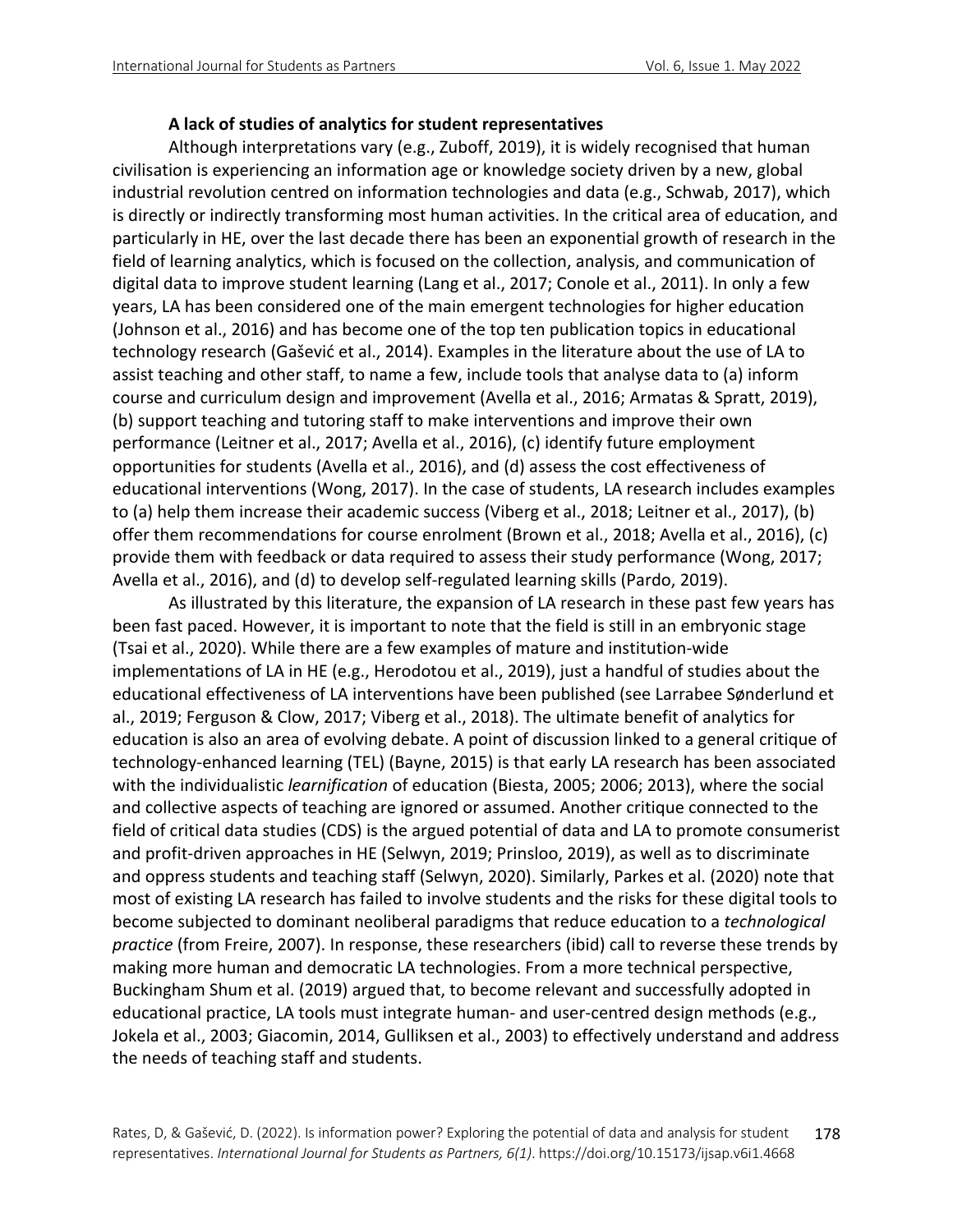In sum, in these first years, LA research and discussions have expanded and evolved, becoming a field of important debates about the present and future of education. Yet, after more than a decade of studies, there is still a critical literature gap about analytics designed to support the activities and decisions of student representatives.

### **Student representatives, the student body, partnerships, and data**

Student representatives are commonly selected by democratic vote to be the spokespersons of the student body and "represent and defend the collective interests" (Klemenčič, 2012b, p.2) in talks and negotiations with teaching and institution staff at course, programme, academic department, and institution-wide levels. The origin of student collective representation goes back at least to the creation of the first Western university (University of Bologna), which was nothing less than founded and controlled by organised students in 1088 (Day & Dickinson 2018, from Janin, 2014). Only decades later the church's master-led model was introduced at the University of Paris to then become the hegemonic form for HE until today (Klemenčič, 2012a, from Haskins, 2002; Day & Dickinson, 2018). Modern forms of student representation started at the University of Edinburgh with the first Student Representative Council in 1884, and, by the mid and late 20<sup>th</sup> century, student representation had become a common part of universities in most countries, yet not without resistance from academics (Day & Dickinson, 2018). Despite now being commonplace, contemporary student representation has unique characteristics in each context. So, for this limited article, our focus is on the incremental number of contexts that seek to involve student reps as partners in the improvement of HE teaching and curricular quality.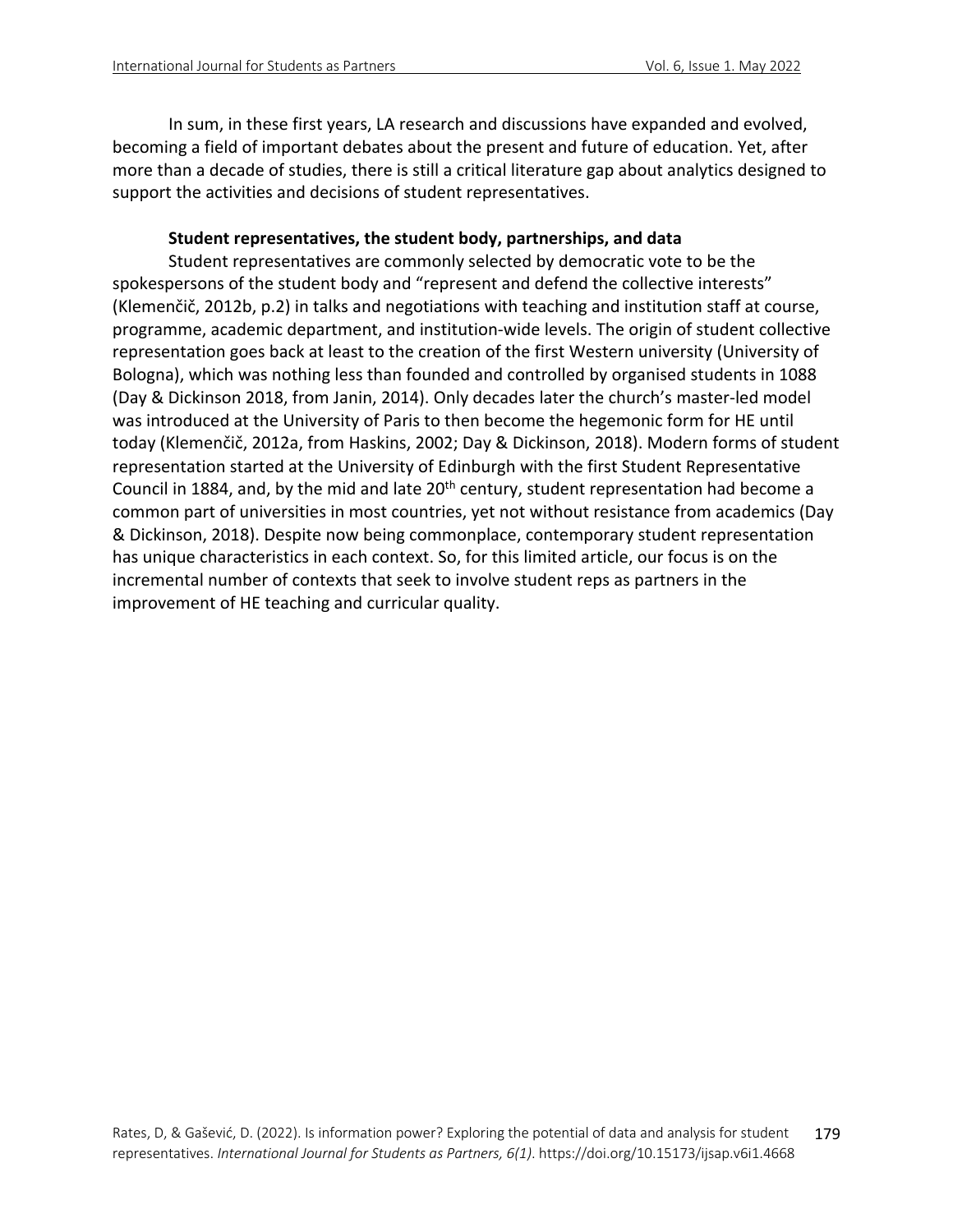### **Figure 1. Ladder of student participation in curriculum design**



From Bovill & Bulley (2011).

A recent review of the literature (Ryan, 2015) suggested that, despite no international agreements on what HE quality is, or to how improve it, all HE systems showed a trend of increased interests in student participation in educational quality improvement. While the participation of students in quality improvement can take different forms (see Figure 1), a second international trend (Mercer-Mapstone et al., 2017; Peters & Mathias, 2018) is the growing expectations for the participation of students as partners (SaP) (Bovill & Felten, 2016; Cook-Sather et al., 2014), also referred to as egalitarian student-staff partnerships. In this exploratory study, we focus on a general but fundamental characteristic of these partnerships. As illustrated in Figure 1 (from Bovill & Bulley, 2011), an essential threshold for the participation of students as partners is their effective involvement in decision-making activities (Bovill & Felten, 2016; Cook-Sather, 2014). As Peters and Mathias (2018) note, partnerships go beyond students participating as consumers and have therefore been discussed as a means of critical resistance to the increasing marketisation of HE "where universities are competitive, managerial corporations; academics are employed training providers; students are passive, paying, individualised consumers; and learning is a packaged product" (p. 54). The authors also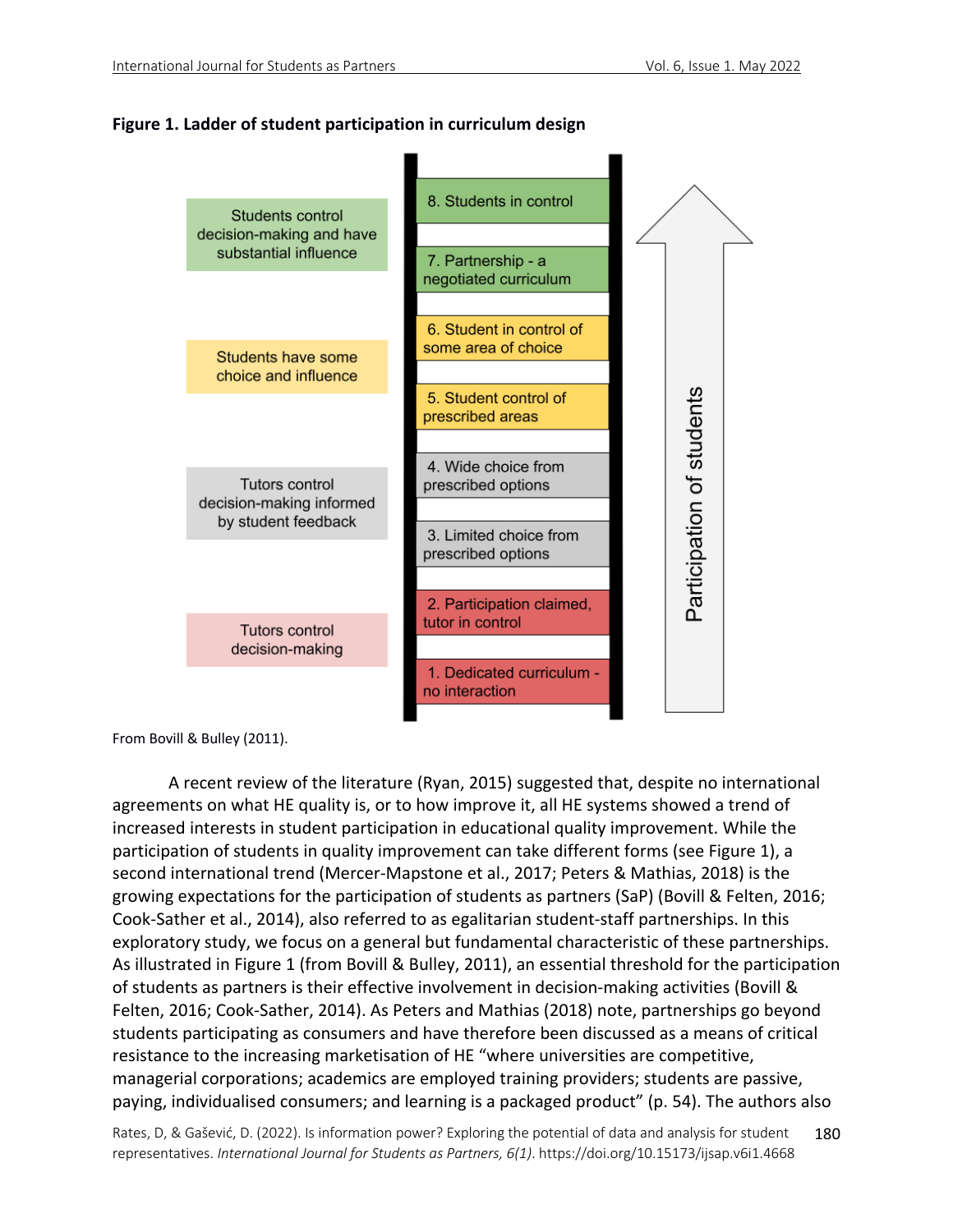note that, as expressed by the UK National Union of Students (NUS) (2013), for students' effective involvement as partners "a meaningful dispersal of power" is needed (p. 8).

In this context of increasing international expectations for student participation in decision-making, several European (e.g., Klemenčič, 2012a) and English-speaking nations and HE institutions (e.g., QAA, 2012) are increasingly aspiring to engage student reps—and through them the student body—as partners in the enhancement of HE. Then, a crucial question is what support—and distribution of power—is required by student reps to ensure the efficacy of their participation in educational improvement decisions*.* Klemenčič (2012a) mentions the growing efforts in Europe for the professionalisation of student representation to support student reps' ability to fulfill their critical roles. Central for this paper, Klemenčič (2011) also suggested that, beyond skills, accessing information is an essential requisite for all forms of student participation. Furthermore, Klemenčič (2012a) has also proposed that higher access to information constitutes a basis for higher levels of participation, such as involvement in negotiations and decision-making. Thus, it is possible to hypothesize that adequate access to meaningful empirical data (e.g., primary, secondary, qualitative, and quantitative data) could be a condition for the effective involvement of student reps—and the student body—as egalitarian partners in HE enhancement (see Figure 1). Moreover, extending this hypothesis, it is also possible to suppose the need to provide student reps with a similar level of access to data as teaching and institution staff.

In light of this, if the shortage of literature about the use of data and analytics by student reps persists, it could lead to important risks. Firstly, this gap in the literature could in theory pose limitations to providing student reps with access to the best data—and, therefore, key information (Klemenčič 2011, 2012a)—required for their contributions, or even involvement, as partners in decision-making activities. Additionally, in the coming years this gap may contribute to deepening critical informational and technological asymmetries which could add mounting obstacles for the engagement of the student body as egalitarian partners. In all, these risks could in turn create barriers and limitations for partnerships and the improvement of HE in the coming decades. Recognising this critical gap in the literature and these potential impacts, this small study attempted to start identifying the possible benefits (if any) that the use of analytics tools could have for the effective participation of student reps in programmes' teaching and curricular decision-making. To achieve this, this study followed exploratory (Stebbins, 2001) and user-centred design research approaches (Jokela et al., 2003; Buckingham Shum et al., 2019) and used a small design ethnography to answer the following research questions:

- 1. What data is required by programme-level student reps (if any) in order to have effective participation in teaching and curricular decision-making activities?
- 2. Considering this potential key data, what are the main possible benefits of analytics tools for student reps?

By answering these questions, we expected to shed initial empirical light on the roles that data and tailored analytics technologies could play in the participation of student reps as partners in the improvement of HE quality. In this way, this study hopes to offer initial insights about these technologies and their possible implications for the relevant literature.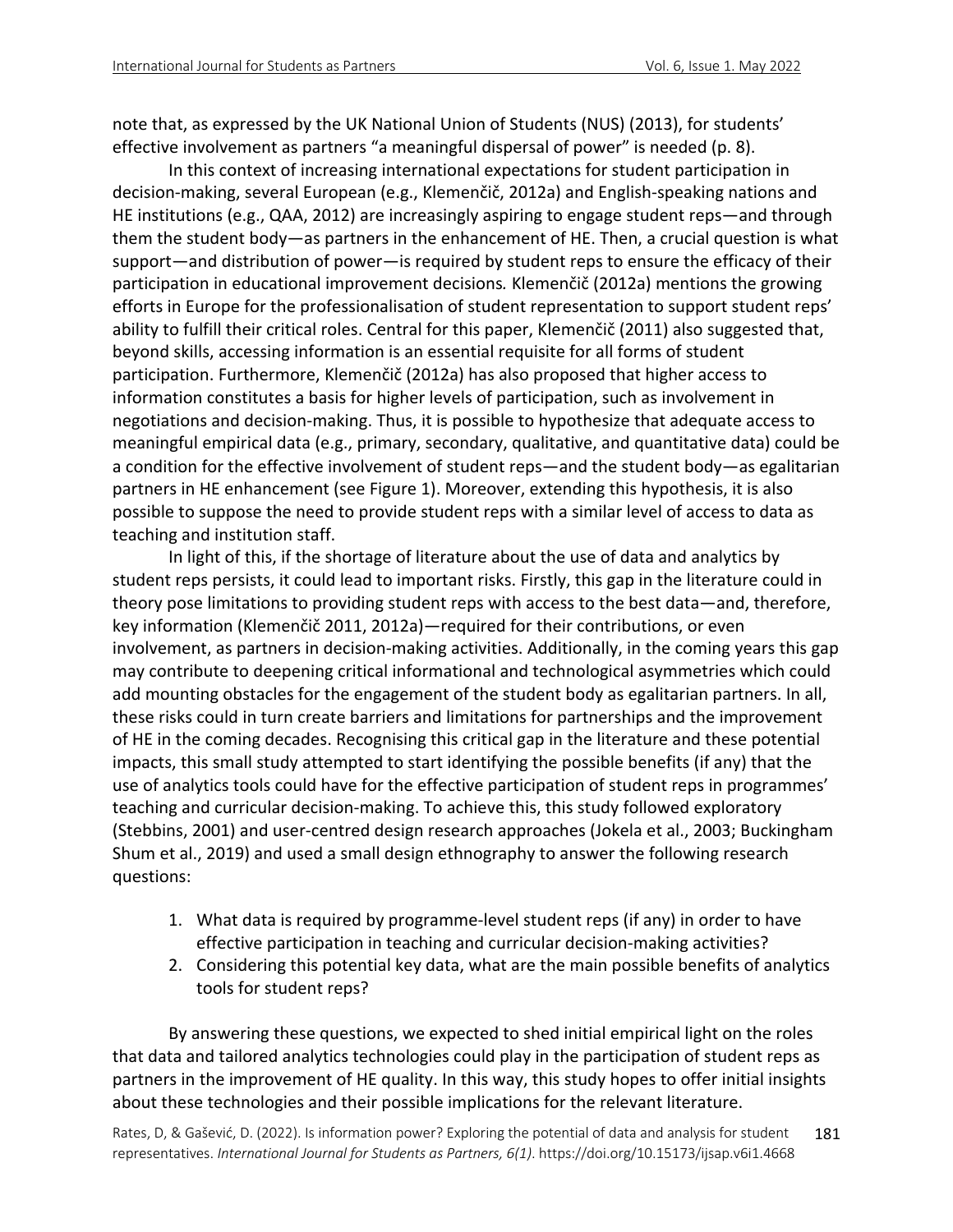#### METHOD

#### **Adopted exploratory and design research approaches**

Failing to find academic literature about, or examples of, analytics for student reps, this study combined exploratory and design research approaches. Unlike descriptive and explanatory research, exploratory inquiry aims to collect and inductively analyse novel data in order to discover initial patterns about unstudied topics. In this way, exploratory inquiry attempts to inform future, more advanced research (Stebbins, 2001). Additionally, in line with the mentioned recent calls for more relevant and adoptable LA technologies (Buckingham Shum et al, 2019), we adopted human- and user-centred design research approaches (e.g., Jokela et al., 2003; Giacomin, 2014; Gulliksen et al., 2003). In synthesis, these approaches and methods recognise that it is required to understand (i.e., research) the context and needs of the people that are expected to use an artificial system in order to adequately inform its design decisions. Then, the focus of this study is to provide an initial identification of patterns about the potential data needed by student reps and how the use of tailored analytics tools could influence their effective involvement in educational improvement negotiations and decisionmaking. The methodology used to implement this exploratory-design research approach was a design ethnography with a small number of participants from a Scottish university.

#### **Micro design-ethnography**

### *Adapting design research methods for education*

Design ethnography is a popular design research methodology which has been used in numerous fields. Influenced by ethnographic research (Hammersley & Atkinson, 2007), this method has been increasingly applied in contemporary user-centred design practice to generate in-depth understandings of the contexts and needs of the potential users of specific artefacts in order to inform their (re)design (for a classic example, see Bentley et al., 1992). Salvador et al. (1999) suggest that design ethnography "focuses on [identifying] the broad patterns of everyday life [or activities] that are important and relevant specifically for the conception, design, and development of new products and services" (p. 36). Critically, this method aims to identify needs from the narratives of real-life users, and therefore in our case, to explore the data needs and potential benefits of analytics from the perspectives of student reps (Buckingham Shum et al., 2019; Parkes et al., 2020; Peters & Mathias, 2018). Yet, it is important to highlight that, despite its name (e.g., Priestner, 2017), design ethnography should not be equated to traditional ethnographic research (e.g., where months or years of immersion into participants' social worlds are expected) and does not involve the production of design outputs (e.g., prototypes).

### *Participants and context of study*

This micro design ethnography collected data from four programme-level student reps from a large, ancient Scottish university. Two of the participants were early undergraduate and two master's level students. All participants studied different programmes (one was an onlinebased master's degree programme).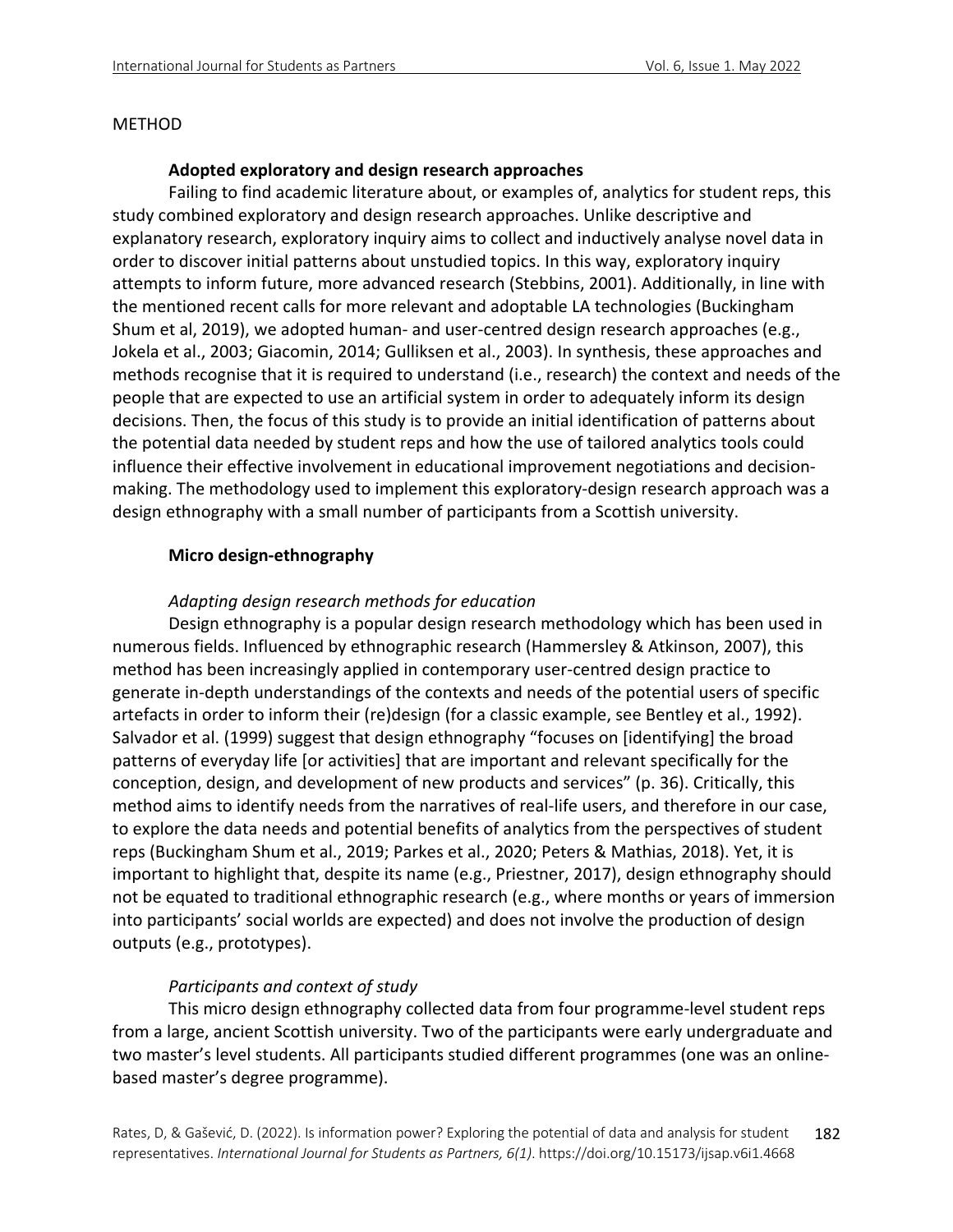In recent years, UK quality policies for Scottish higher education institutions (HEI) have required universities to "engage students, individually and collectively, as partners in the ... enhancement of their educational experience" (QAA, 2012, p. 15). As part of this, HEI should agree with the student body to "define and promote the opportunities for any student to engage in educational enhancement" (what the QAA calls a *partnership agreement*) and provide support for reps to represent all students in evidence-based discussions with staff (QAA, 2012, p. 15). While the involvement of student representation should be at all organisational levels, for this study we focused on quality-improvement student-staff meetings at the programme level, which are commonly held once or twice every academic semester.

#### *Data collection and analysis*

Data was obtained in a sequence of activities and using different types of data collection methods. First, audio recordings and notes were collected from one to one, semi-structured interviews of 30 to 60 minutes' duration held with three of the four participants. These interviews were guided by questions about student representation in the participants' programme, their involvement in educational decision-making instances, and the key data used in these contexts (see Appendix A). The researcher that conducted and analysed the interviews was a PhD student familiar with student representation in Scottish universities who contributed with researcher-participant rapport and trust (e.g., Rossman & Rallis, 2011). After the interviews, we used email correspondence, a review of documents provided, and a short online survey to collect complementary data. Participant observation was not used as interfering in student-staff meetings was deemed unnecessary and problematic.

Recordings and notes from the interviews were thematically analysed to identify common patterns in the contexts and needs concerning participants' roles, as well as a list of potential key datasets and benefits of analytics that could support their work. To validate the interpretations and to ask for further details, email correspondence was used for memberchecking (Birt et al., 2016) with a dialogic approach (Harvey, 2015). Then, an inductive, adhoc analysis of the survey responses (see details in Appendix B) helped to explore the prioritisation of the potential key data sets initially identified, as well as the participants' appraisal of the potential key benefits that related analytics solutions could provide to their effective participation in decision-making. Finally, to offer authentic and vivid depictions, results are discussed in a narrative synthesis with extensive use of selected quotes from participants.

#### *Limitations*

Several limitations to this study shall be noted. Its exploratory and speculative nature, very small sample, self-selection of participants, and the exclusive involvement of student reps at the programme level and from a single institution result in limitations in the scope and the generalisation of the findings, which should be considered.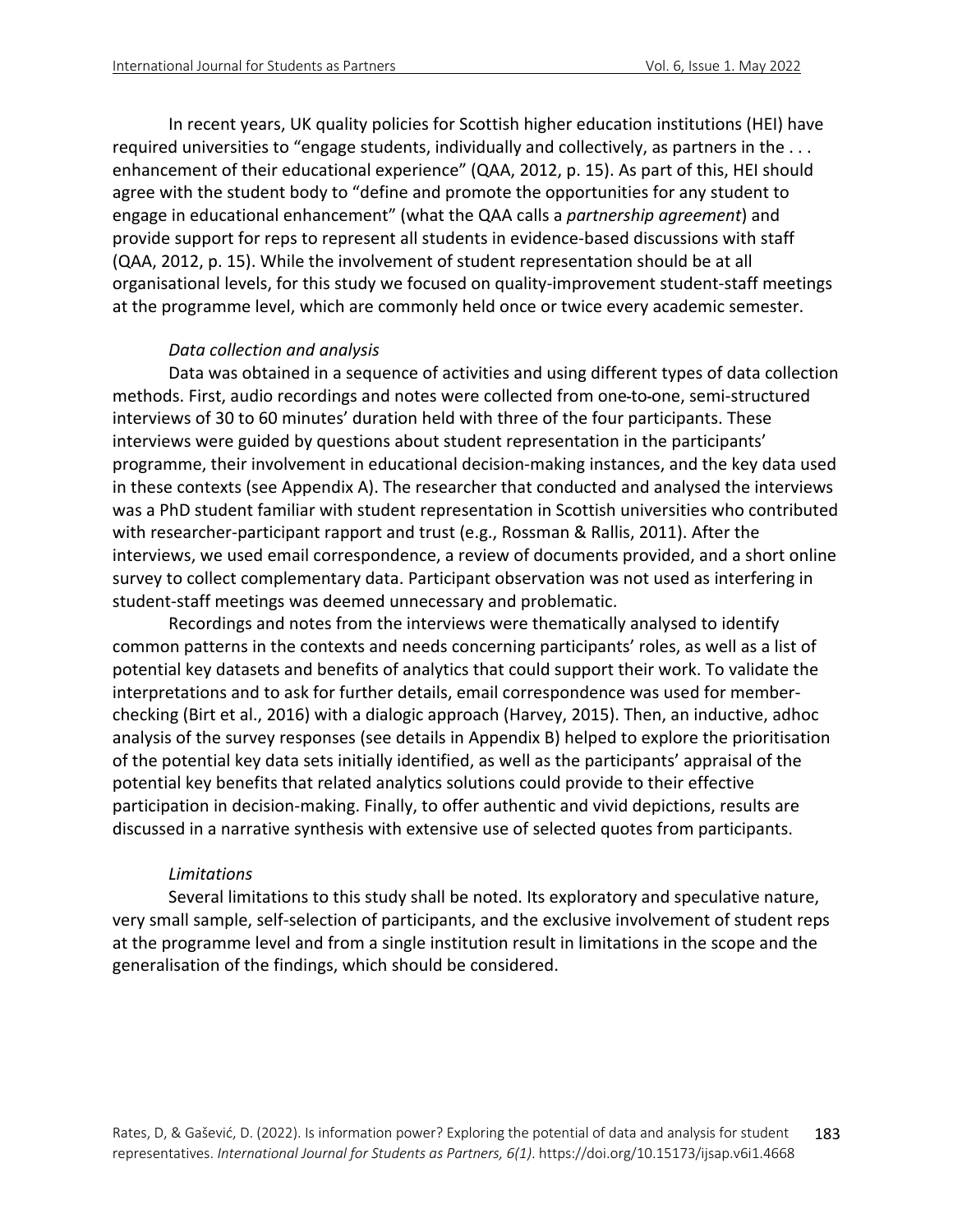### RESULTS

### **Key data needed for effective participation in decision-making**

The analysis of data from interviews, documents, and correspondence with participants resulted in the identification and grouping several potential key datasets which appeared directly connected (Klemenčič 2011, 2012a) to the participants' effective involvement as partners (Bovill & Felten, 2016; Cook-Sather, 2014; Peters & Mathias, 2018) in teaching and curricular decision-making at the programme level. These datasets were then prioritised based on participants' answers to the survey (Appendix A). Figure 2 presents the results of the prioritised potential key datasets identified. Each of these datasets are discussed next and their context illustrated with relevant responses by participants.

### *Figure 2. Relative priority of potential key datasets needed by for student reps*

Attendance data Number of 4 students VLE use data\* Comments from students  $\overline{3}$ Feedback collected by staff  $\overline{c}$  $a)$ Student-led polls, surveys Assessment results (grades)  $\mathbf{1}$ Ratings from students Track feedback, actions, impact Best practice in other programmes First choice **THE THE THE Last choice Rank Options** Comments from students  $\mathbf{1}$ Ratings from students  $\overline{2}$ 3 Feedback collected by staff Track feedback, actions, impact 4 5 Student-led polls, surveys b) VLE use data\* 6 Assessment results (grades) 6 Best practice in other programmes 6  $\overline{7}$ Attendance data

Graph A: Number of participants (out of the four of this study) who "strongly agreed" that the dataset would be useful. Graph B: Ranking given by student reps to these datasets. Image from Google Forms. \*VLE: Virtual Learning Environment.



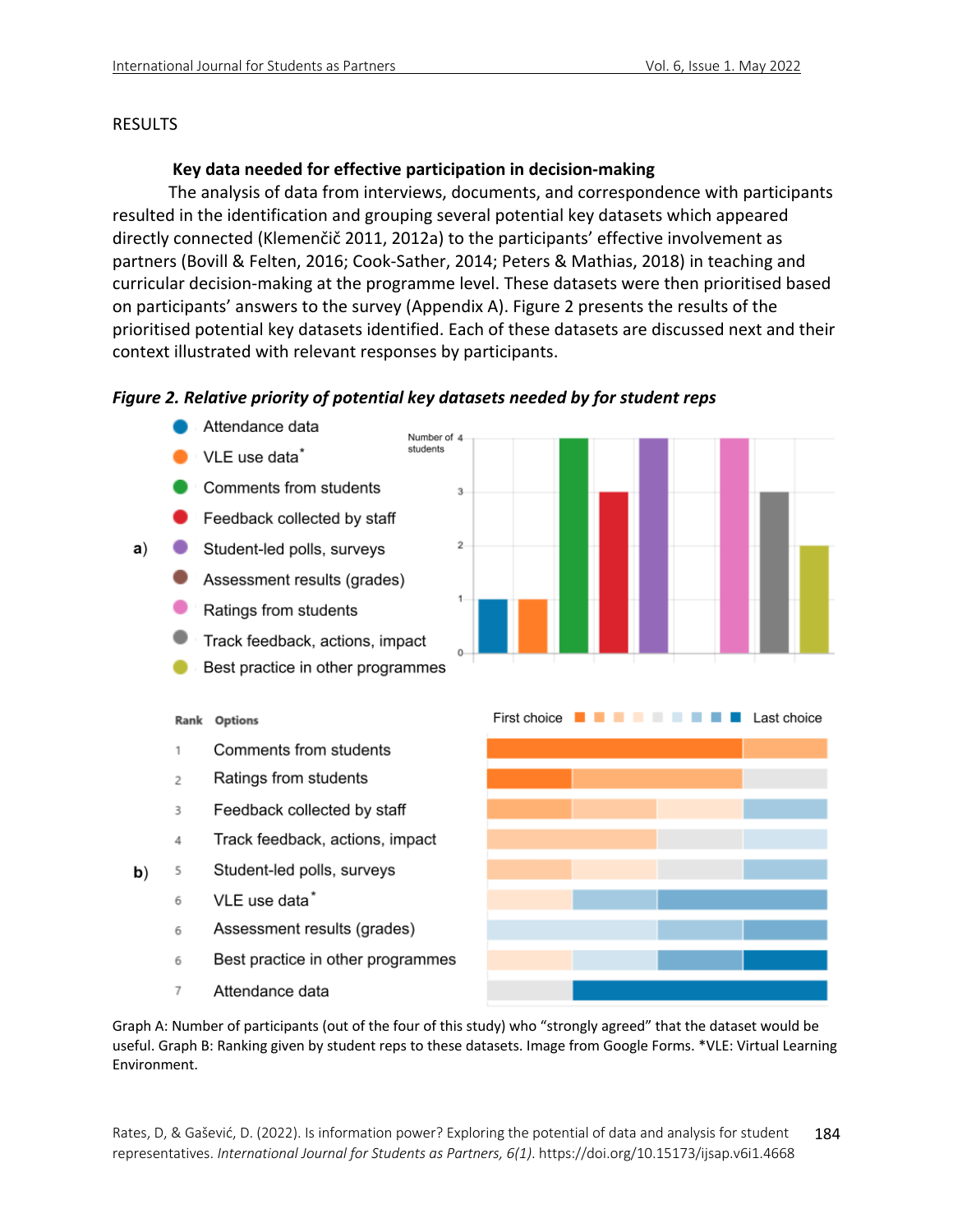# *Qualitative comments about learning and assessment activities*

The analysis of interviews strongly suggested that qualitative feedback from the student body (i.e., spoken or written comments about different educational aspects of the programme) was the most important data for participants' effective engagement as partners in quality improvement discussions and decision-making. Their responses to the survey seemed consistent with this finding (see Figure 2). A participant illustrated the range of critical aspects for which programme reps required to know the views of their peers, offering a glimpse of the diversity and granularity of the qualitative feedback that reps might need to collect to fulfil their roles:

[As part of discussions in student-staff meetings you] report [and discuss] feedback, mainly from students from your course, on lectures, issues with assignments, coursework, even teaching space, are the classes Ok, are rooms accessible, transport, how is the support for students having a hard time, also in general student experience . . . about teaching, teaching staff, assignment structure, deadlines, timings . . . , structure of the course, materials we are given, reading lists, if students feel they are learning, if [assessments] are true to what has been taught.

When asked if a hypothetical digital tool to collect and analyse student comments could be useful in this context, the same programme rep agreed. Furthermore, the participant complained that, in their context, all student feedback collection and analysis was "selfdirected," implying a lack of sufficient institutional guidance and support:

I think reps should have access to that [digital tool], [because] all the feedback we received is self-directed, self-structured, all done by us, no set manner to get feedback, no platform, you made [an online] feedback form. You make it.

Another participant also highlighted their efforts and struggle to obtain this crucial qualitative data:

We tried many different ways to try to get students involved, we send emails, [an online] survey, Facebook page, Facebook chat, announcements in lectures, and invited people to talk to us personally, with personal tutor meetings, tutorials, [yet the feedback obtained was] still a very low yield for a very big programme. You run at people to get feedback.

These challenges seemed to mirror the issue of students' poor response rate in teaching evaluation surveys, a widely discussed topic in the literature (e.g., Adams & Umbach, 2012; Fosnacht et al., 2017).

*Quantitative ratings about learning and assessment activities*

Following qualitative feedback, our analysis suggested that quantitative feedback (e.g., ratings, Likert-scales) was the second most important information required by programme reps to effectively participate as partners in discussions with staff. The common reason expressed by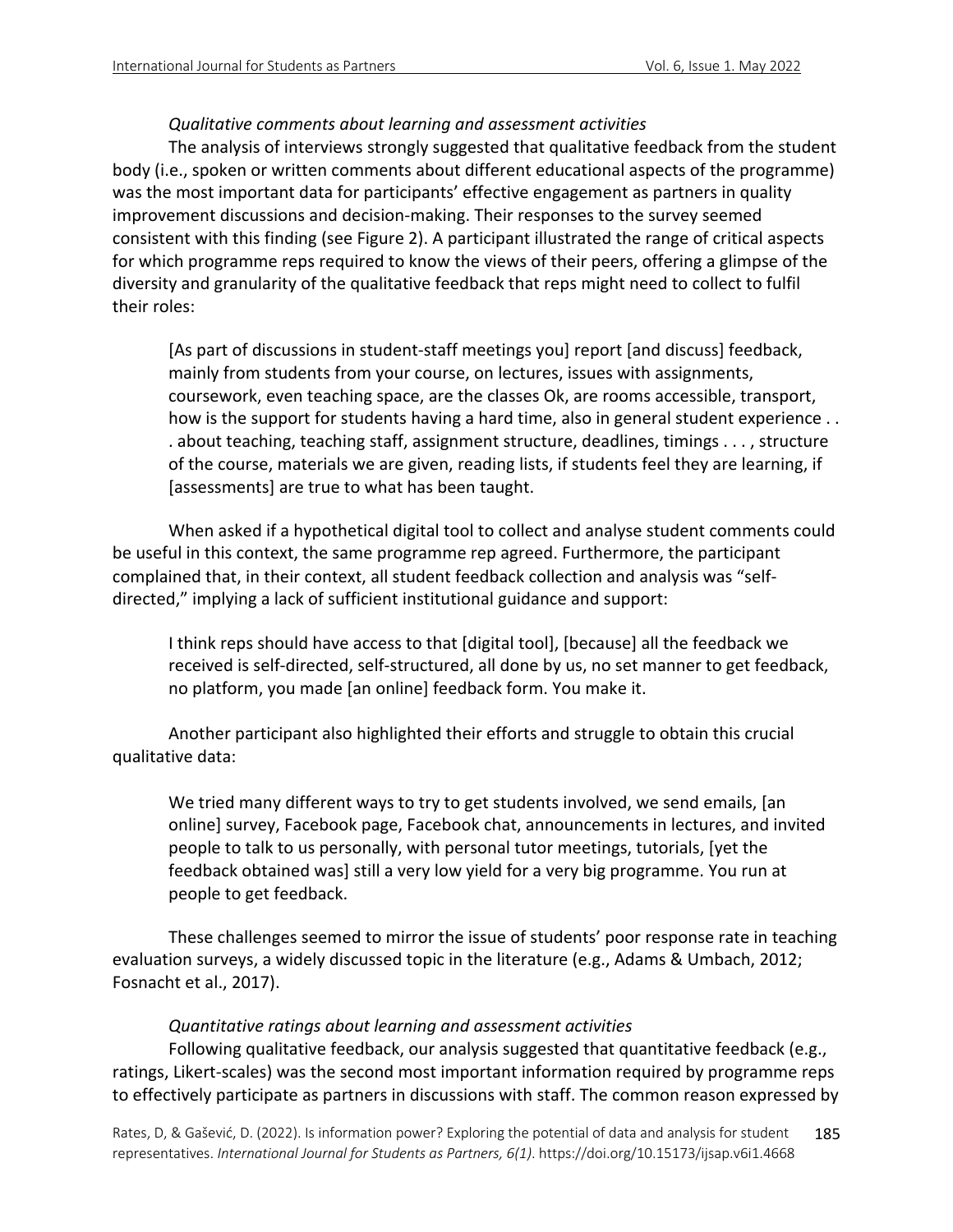some participants was that they needed to weight how representative or biased the opinions received were in comparison with the views held across the student body, which was summarised by a participant:

One thing we are struggling [with,] we are running behind people to see how representative feedback is. If we have two people, we consider it is representative. . . . It is very difficult to get a representative picture of what is going on because we don't really know.

Another participant reflected on bias being a pervasive problem, and how lacking access to quantified feedback might affect their ability to represent the student body effectively: "Bias is always an issue, it's something I think a lot; I can sit in these meetings and say 'yes, I agree,' but I don't know if I'm representing the views of whole students."

This participant further elaborated about these challenges for the complex discussions with programme teaching staff and about how the access to this data could help in such instances:

There is a bias. It is difficult to be with staff, and give feedback that is, "everyone is complaining about your course." It is difficult to try to navigate, and when we have raised concerns, staff would generally take a defensive role. Always kind, you don't want to respond to that as it turns in to a kind of argument. Obviously, in this kind of instances, data would be of assistance. . . . "50% students rated the course," but it is often the case we don't have that, it would be more powerful [to say], "98% didn't like this course," or "thought it was misguided."

In this way, quantified student feedback might also be crucial to allow reps to ensure that the range of lived perspectives that compose the student body are actively considered in educational discussions—which has been already discussed as a non-trivial issue for studentstaff partnerships (e.g., Felten et al., 2013; Barrineau et al., 2016; Bindra et al., 2018; Cook-Sather et al., 2021).

#### *Data and student feedback collected by the institution and staff*

All the participants said they had not been provided with any of the student feedback collected by staff, while their responses to the survey and comments suggested that this data was desirable for them, as explained by a participant:

There is mid-term feedback [collected] by the school. We don't get access to that. I would love to have access because then I would know what people talk to me are representative of what they say to school, more people fill the thing from the school. . . . I share everything I get to the Student Staff Liaison Committee. . . it would be tremendously helpful.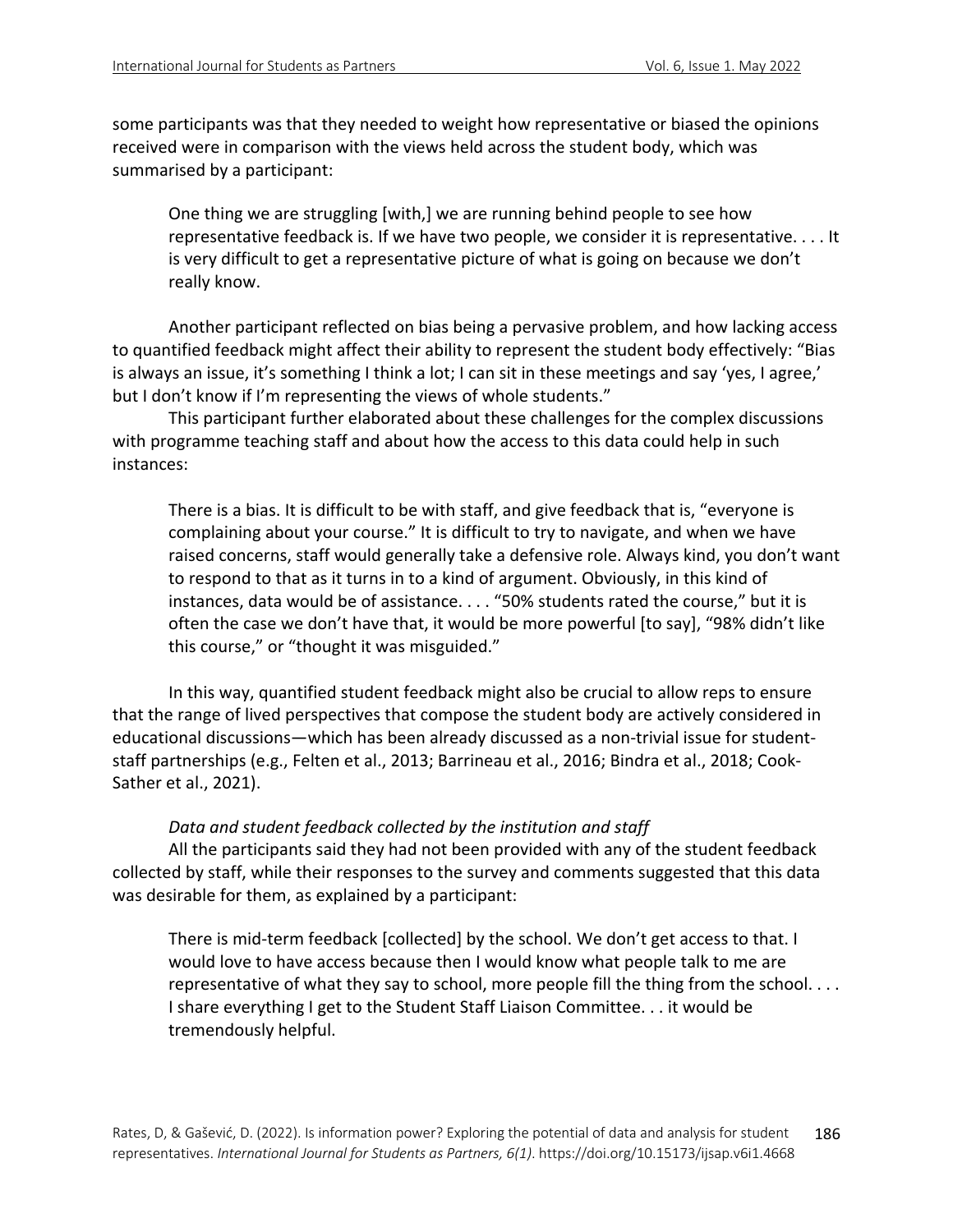Overall, our preliminary analysis indicates that if student feedback and other key data collected and considered by staff is not shared with student reps, this appears to generate clear barriers for similar levels of access to information (Klemenčič, 2011, 2012a). This situation could generate informational asymmetries which could raise obstacles for the effective involvement of the student body as egalitarian partners in educational decision-making. Yet, we also noted that the student association and university where this study was conducted had recently started a project to give student reps access to some of the existing data.

# *Feedback about contingency and specific topics via polls, surveys*

Two of the student reps interviewed described how they had created surveys via online forms to collect feedback from students at specific times of the term (e.g., in advance of student-staff meetings). A participant mentioned how these tools had helped to collect more data than in-person feedback requests: "We did two or three lecture announcements, because of lecture announcements and around four people approached, but it's very sparse communication. We sent the survey, Facebook chat. . . . The survey brought the most responses, like 20, some of them were helpful."

In addition to feedback about predefined aspects of courses and the programme as mentioned earlier, our analysis suggested that participants could also benefit from the collection of flexible, "one-off," on-demand surveys or polls about emergent issues, discussions, and decisions of interest. Data about all these topics could help student reps to compare and contrast the data that is already available, and to gauge the views of the student body in relation to critical contingent educational questions and negotiations. Consequently, it could be argued that this data may be crucial to enable the student body to have the flexibility needed to appraise and respond to dynamic, dialogic, unexpected, and unscripted educational matters.

# *Data to track feedback, improvements, and impact*

Beyond access to student feedback about educational plans and activities, responses from participants suggested, and the preferences indicated in the survey reaffirmed, that reps' access to data about educational enhancement processes and impact could also have key influence for the effectiveness of their involvement in the improvement of HE programmes. A student rep explained that a frequent response by staff to the feedback provided was a sort of vague notification: "'We will see what we could do about it.' I do believe some of the points [staff] write down they will try to do something about it, but some of the times it's just 'we will see.'"

This participant then elucidated needs and challenges experienced in relation to tracking student feedback, the enhancement processes, and their impacts:

That's why I'm very after them [the programme's academic staff], so we provided feedback, but we don't really know where that goes. . . . We cannot track what's happening to the feedback [that] we have provided. I got the response that many of these feedbacks are long-term implementations, [so] they can't really tell us because it will happen next year, but I don't need to know [that] you have done something, but [that] you wrote [the feedback] in a piece of paper, and you took the piece of paper to a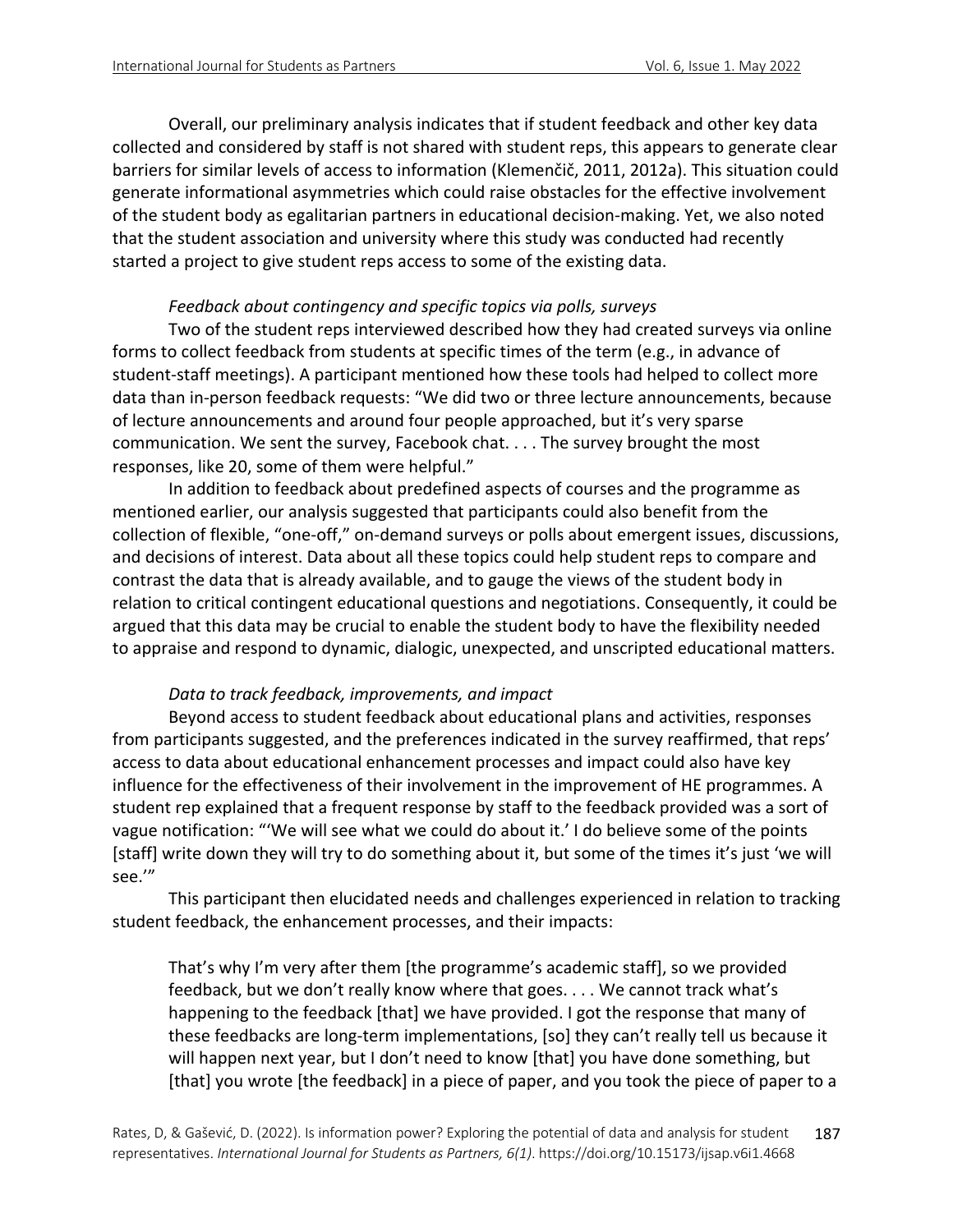meeting, and you shared the piece of paper. . . . It [still exists] in the space . . . instead of just disappear.

The participant also emphasised that the motivation to track things was linked with the need to feed back to students, and hence, to fulfil their roles as representatives of the student body: "I don't need a public campaign. I need to know where the feedback goes, so I can feed back to students, instead of having nothing. . . . That's exactly what I am after, that you can track that [feedback] back."

The desire to track "issues raised" and "action points" was frequently mentioned and underlined as crucial data for reps. As suggested by a participant, examples of things that could be of interest for reps to track included a "record of what changes course organisers or program leads have done in the past in light of negative feedback from students . . . issues, possible solutions, state of implementation. . . . Positive things that need to be maintained."

Furthermore, participants also discussed the limitations posed by lack of access to relevant programme records from previous years: "I don't know . . . what issues have come up in the past, why were they implemented in the past, how have they changed . . . a time-line on these things where I can see [them]."

In synthesis, our analysis indicates that the desire to access data about the enhancement processes and their impact seems to highlight the intention of student reps to have active and valuable contributions as partners in educational decision-making instances. However, this analysis also points to possible challenges that the lack of access to this key information might bring to the implementation of effective student-staff partnerships in HE (Mercer-Mapstone et al., 2017). This was vividly expressed by a participant:

I see my role not just as a feedback channel . . . but also a point of action, where I can do things, where student-staff meetings [we are seen] as a channel of data, we are not involved in the implementation of feedback, and I think that's why they don't tell us more about [where feedback goes]. . . . We can't take action in the discussion.

### **Main benefits of analytics for student reps**

Based on the key datasets identified and prioritised as influential for programme-level student reps' effective involvement in educational decision-making, the potential key benefits of associated analytics solutions were inductively analysed. This analysis was complemented with participants' responses about the main gains of accessing related analytics applications.

# *Help student reps to better represent the student body*

The participants of this study expressed that, thanks to the potential improved access to and analysis of qualitative and quantitative student feedback provided by analytics, student reps could gain a better understanding of experiences and views across the student body. Participants also noted that this could be critical for their effective representation of the diverse perspectives held across the student body in educational decision-making. Participants' described examples in which this could happen*.* One participant explained that by accessing analytics applications with this data, they could avoid "feeling as if the feedback that you give to lecturers is not representative of the entire program, course, or module." Another said that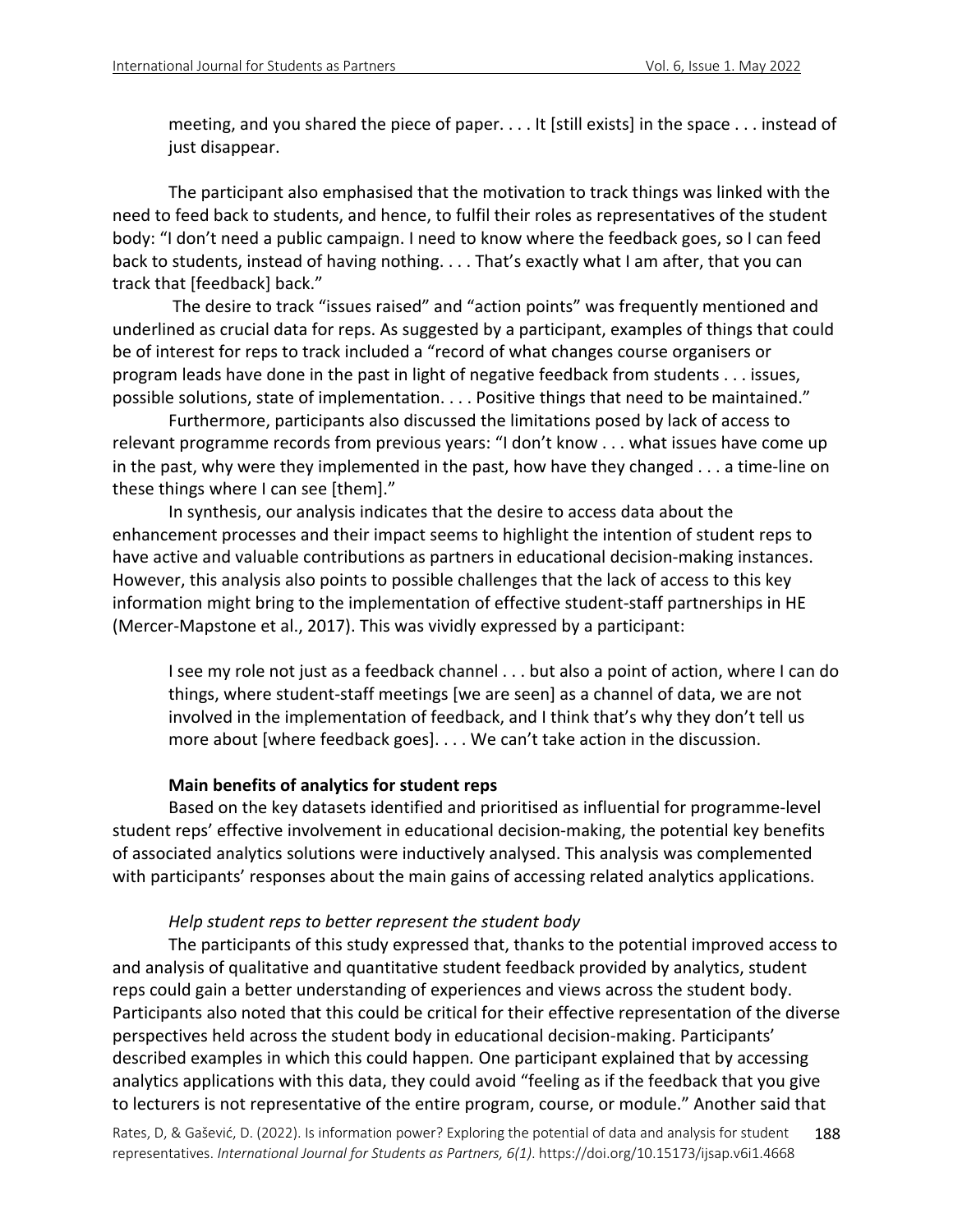"[I could have] more power to effectively present a case for course change [and gain the] ability to convey feelings succinctly or directly rather than anecdotally."

# *Help student reps make more informed contributions to programme quality enhancement*

The second and connected main potential benefit identified is to help student reps make more informed, robust contributions to teaching and curricular decision-making. The participants' answers to the survey discussed examples of some mechanisms in which this could be achieved:

[By accessing analytics applications with this data], I could've been quickly aware of what issues are recurrent and common in the course, which would've allowed me to tackle those issues quickly and efficiently.

[By accessing analytics applications with this data], it would be a lot easier to relate accurate feedback to the staff and to study underlying themes of issues that might be plaguing the course.

Overall, these initial exploratory results then reaffirm the assumption that increased levels of access to data (Klemenčič 2011, 2012a) offered by analytics applications could have implications for the type of participation that students can have in the improvement of HE (Bovill & Felten, 2016; Cook-Sather, 2014; Peters & Mathias, 2018; Parkes et al., 2020).

### DISCUSSION

While the findings obtained in this small, exploratory study cannot be generalised, they offer initial insights into the potential of data and analytics for student reps and their relevance for existing discussions. Findings suggest several examples where the access to data seemed to have an important influence for the ability of student reps to participate in the educational negotiations with academic staff. Results also suggest that relevant analytics tools could also have significant impacts for reps' participation in HE enhancement. Recognising student involvement in decision-making as a critical threshold (Bovill & Felten, 2016; Cook-Sather, 2014), these results support the hypothesis that high levels of access to data for student reps are needed for the participation of the student body as partners (Klemenčič 2011, 2012a). Then, the main conclusion of this study is that more sophisticated research and discussions about the use of data and analytics by student reps is necessary—especially for the growing contexts interested in student-staff partnerships (Mercer-Mapstone et al., 2017; Peters & Mathias, 2018).

Future studies may look at issues such as struggles faced by reps to collect data about the educational experiences and perspectives of their peers. These obstacles may limit reps' capacity to represent diverse views of students in discussions with staff. As mentioned, this has been recently highlighted as a problematic issue (e.g., Felten et al, 2013; Barrineau et al., 2016; Bindra et al., 2018; Cook-Sather et al., 2021). Furthermore, in combination with the widely discussed low response rates to enhancement surveys (e.g., Adams & Umbach, 2012; Fosnacht et al., 2017), these challenges might generate important barriers to the improvement of HE. The question of data literacies of student reps also surfaces. In all, we believe that the insights offered by the current study suggest that the use of data and analytics should be considered in future discussions about the enablers for and maturity of student-staff partnerships (Healey &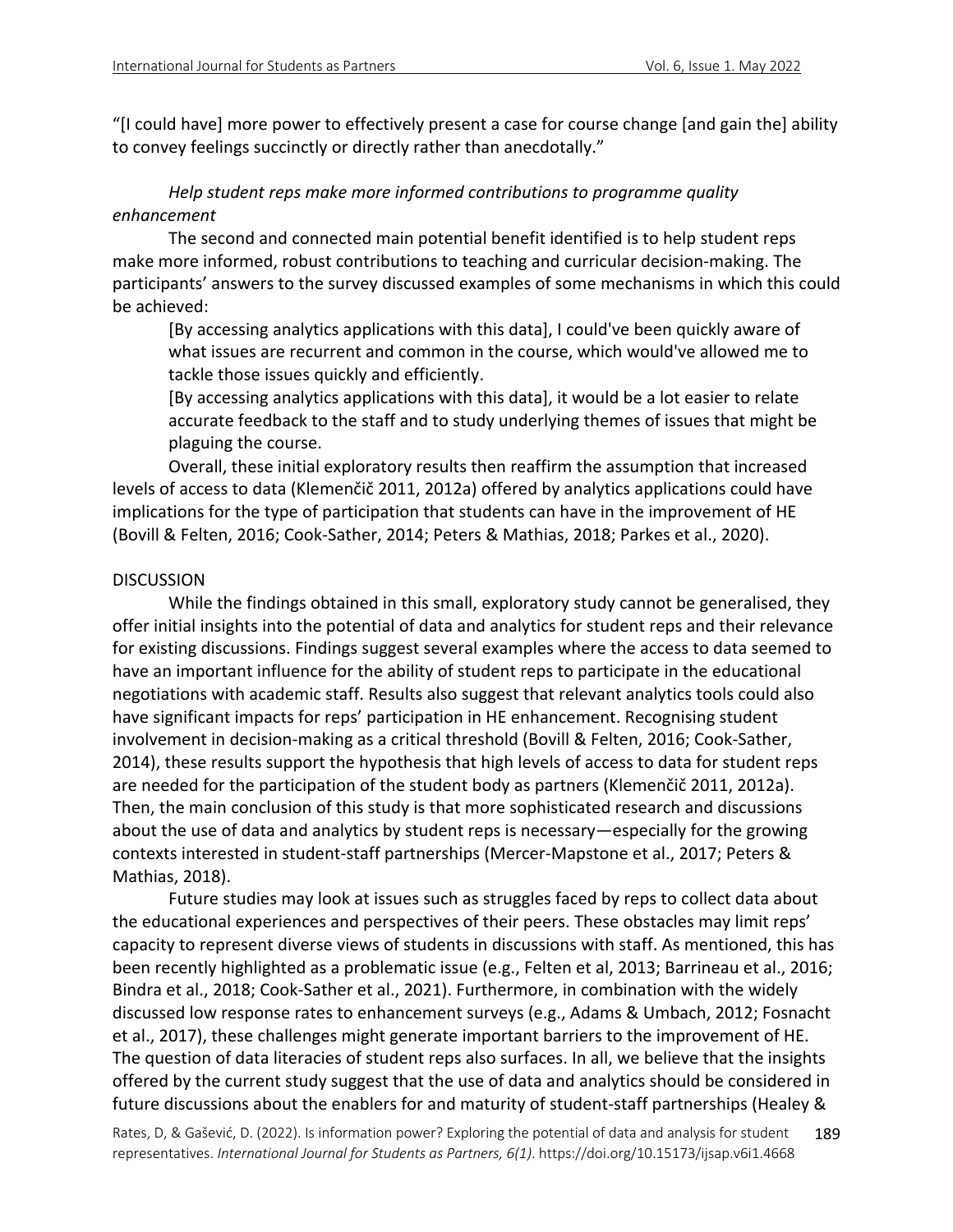Healey, 2018), both in HE contexts and beyond where student representation also exists (e.g., Mitra, 2018; Alexander et al., 2019).

This study contributes to the LA literature in several ways. This article provides an example of involving students—in this case, as initial informants—in research on LA technologies. As noted by Parkes et al. (2020), this appears to be missing in LA literature. Furthermore, thanks to the use of a design ethnography, this study offers insights into the perspective and needs of students (reps) as end-users of data and analytics and thereby responds to the calls for more user-centred research and design of LA tools (Buckingham Shum et al., 2019). Finally, these exploratory findings also seem to indicate that the use of data and user-centred LA might directly contribute to the participation of the student body in educational enhancement decisions. Therefore, this paper offers a case where LA tools could support alternatives for HE "that seek to treat students not as consumers or mere numbers" (Parkes et al., 2020, p.122; Peters & Mathias, 2018) and that then avoid limited individualistic, discriminatory, or oppressive understandings of education (Bayne, 2016; Selwyn, 2019, 2020). Yet, to conclude, this study only explored the potential benefits of analytics for student reps. Future studies should also consider and critically examine any challenges and undesired impacts that these technologies could generate in HE and in our complex and fast-changing societies.

*This study was approved by an ethics committee from the institution where the research took place.*

# NOTE ON CONTRIBUTORS

**Diego Rates** *is a PhD student affiliated to the School of Education, the Centre for Research in Digital Education, and the Edinburgh Futures Institute at the University of Edinburgh. His current research focuses on the use of data and analytics to improve the quality of higher education.*

**Dragan Gašević** *is Professor of Learning Analytics in the Faculty of Information Technology and Director of the Centre for Learning Analytics at Monash University. His research in learning analytics is focused on self-regulated and collaborative learning, institutional adoption, and human centred design.*

# REFERENCES

- Adams, M. J., & Umbach, P. D. (2012). Nonresponse and online student evaluations of teaching: Understanding the influence of salience, fatigue, and academic environments. *Research in Higher Education*, *53*(5), 576–591.
- Alexander, K. D., Onyango, G., & Kyalo, D. (2019). Extent of student participation in management of school finances and physical resources in secondary schools in Tharaka-Nithi and Nairobi counties, Kenya. *Journal of Education and Practices*, ISSN 2617–5444 (ONLINE) & ISSN 2617–6874 (PRINT), 2(1), 10. http://journals.essrak.org/index.php/education/article/view/142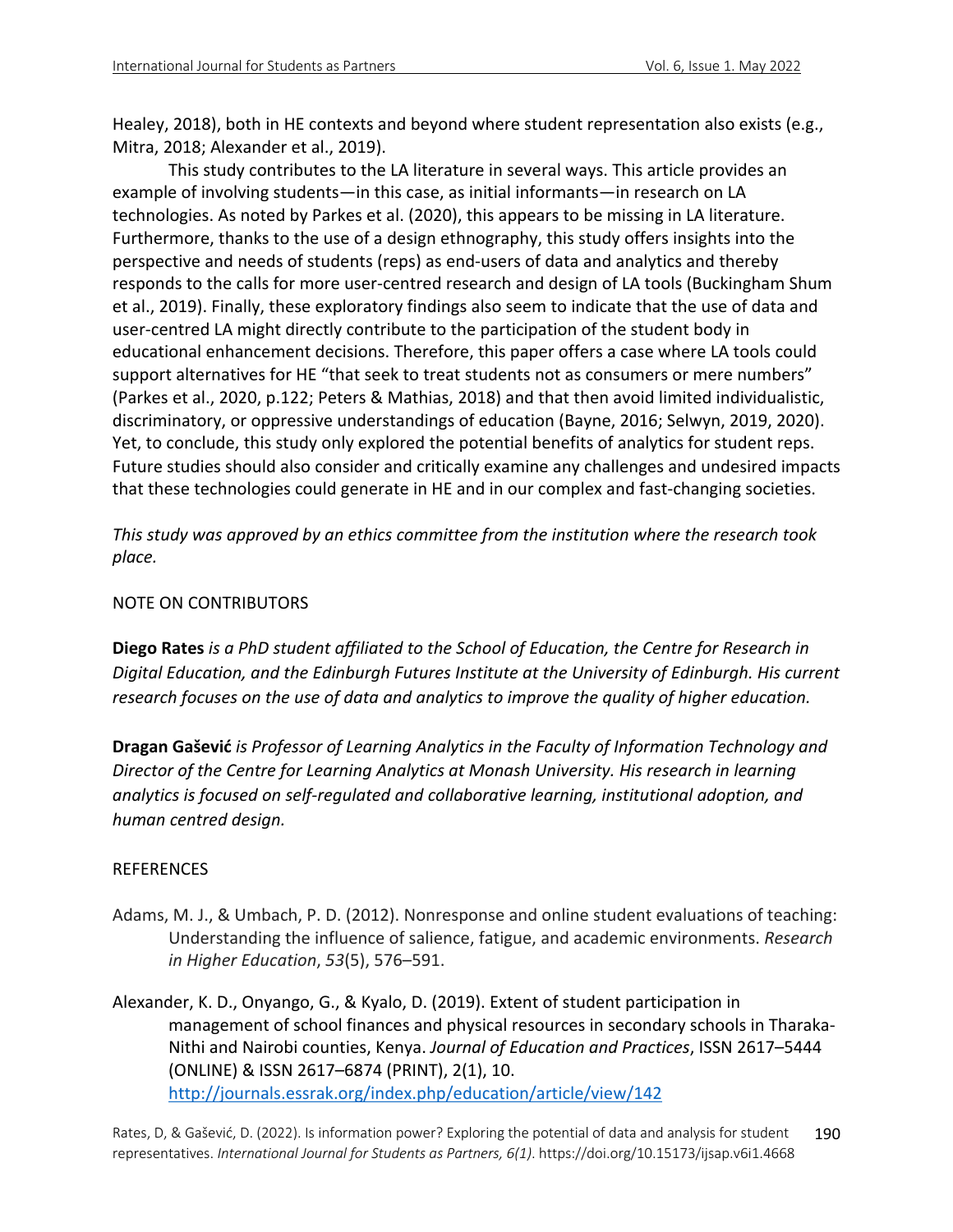- Armatas, C., & Spratt, C. F. (2019). Applying learning analytics to program curriculum review. *International Journal of Information and Learning Technology*, *36*(3), 243–253. https://doi.org/10.1108/IJILT-11–2018–0133
- Avella, J. T., Kebritchi, M., Nunn, S. G., & Kanai, T. (2016). Learning analytics methods, benefits, and challenges in higher education: A systematic literature review. *Online Learning*, 20(2), 13–29. https://eric.ed.gov/?id=EJ1105911
- Barrineau, S., Schnaas, U., Engström, A., & Härlin, F. (2016). Breaking ground and building bridges: A critical reflection on student-faculty partnerships in academic development. *International Journal for Academic Development*, *21*(1), 79–83. https://doi.org/10.1080/1360144X.2015.1120735
- Bayne, S. (2015). What's the matter with 'technology-enhanced learning'? *Learning, Media and Technology*, *40*(1), 5–20. https://doi.org/10.1080/17439884.2014.915851
- Bentley, R., Hughes, J. A., Randall, D., Rodden, T., Sawyer, P., Shapiro, D., & Sommerville, I. (1992). Ethnographically-informed systems design for air traffic control. *CSCW '92: Proceedings of the 1992 ACM conference on computer-supported cooperative work (pp. 123–129)*. Association for Computing Machinery. https://doi.org/10.1145/143457.143470
- Biesta, G. (2005). Against learning: Reclaiming a language for education in an age of learning. *Nordisk Pedagogik, 25*(1): 54–66. https://orbilu.uni.lu/bitstream/10993/7178/1/NP-1– 2005-Biesta.pdf
- Biesta, G. (2006). *Beyond learning: Democratic education for a human future.* Paradigm Publishers.
- Biesta, G. 2013. Interrupting the politics of learning. *Power and Education, 5*(1): 4–15. https://doi.org/10.2304/power.2013.5.1.4
- Bindra, G., Easwaran, K., Firasta, L., Hirsch, M., Kapoor, A., Sosnowski, A., Stec-Marksman, T., & Vatansever, G. (2018). Increasing representation and equity in students as partners initiatives. *International Journal for Students as Partners*, *2*(2), 10–15. https://doi.org/10.15173/ijsap.v2i2.3536
- Birt, L., Scott, S., Cavers, D., Campbell, C., & Walter, F. (2016). Member checking: A tool to enhance trustworthiness or merely a nod to validation?. *Qualitative Health Research*, *26*(13), 1802–1811. https://doi.org/10.1177/1049732316654870
- Bovill, C., & Bulley, C. J. (2011). A model of active student participation in curriculum design: Exploring desirability and possibility. In C. Rust (Ed.), *Improving student learning (18): Global theories and local practices: Institutional, disciplinary and cultural variations* (pp. 176–188). The Oxford Centre for Staff and Educational Development.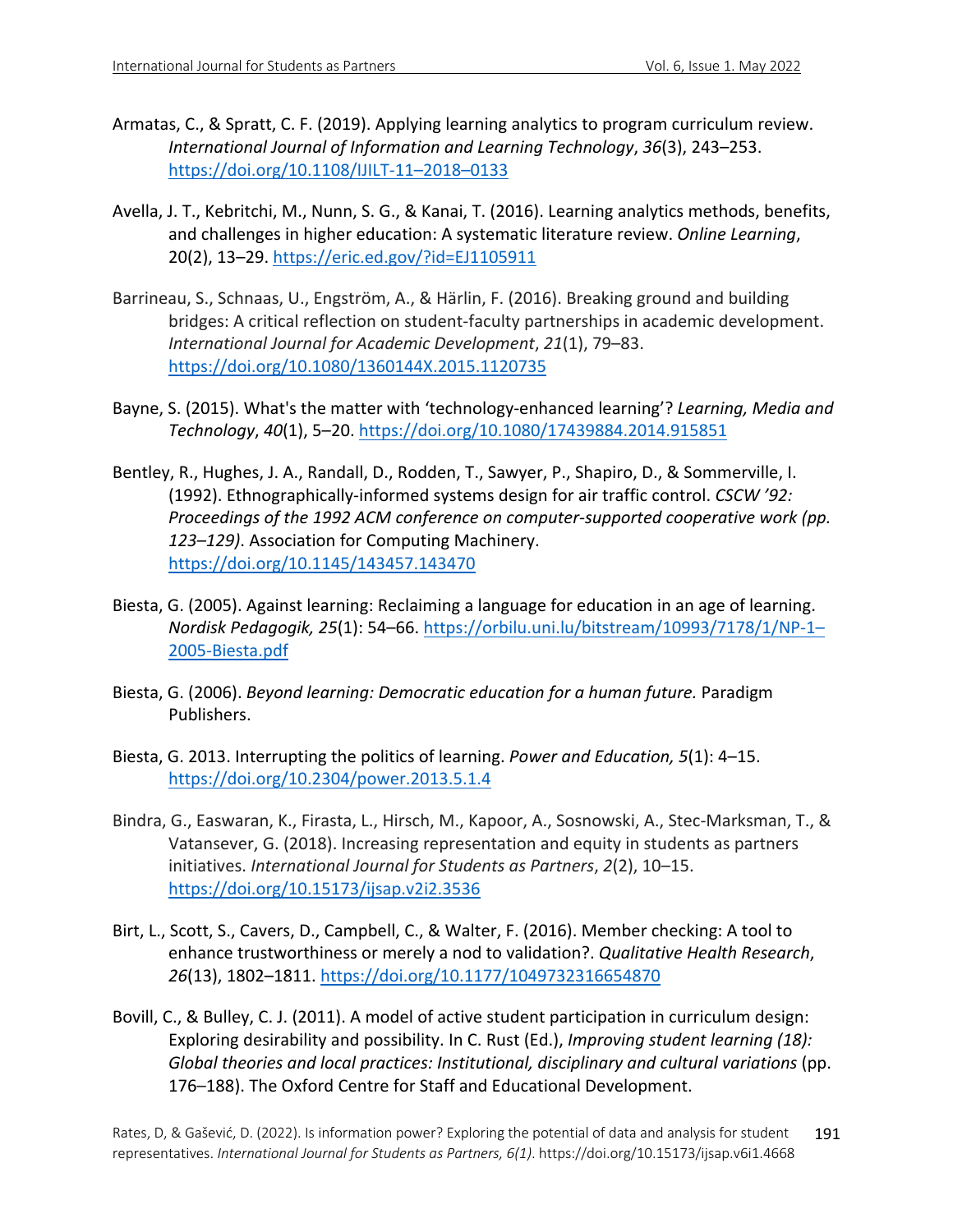- Bovill, C., & Felten, P. (2016). Cultivating student–staff partnerships through research and practice. *International Journal for Academic Development*, *21*(1), 1–3. https://doi.org/10.1080/1360144X.2016.1124965
- Brown, M. G., DeMonbrun, R. M., & Teasley, S. D. (2018). Conceptualizing co-enrollment: Accounting for student experiences across the curriculum. *LAK '18: Proceedings of the 8th International Conference on Learning Analytics and Knowledge* (pp. 305–309). ACM. https://doi.org/10.1145/3170358.3170366
- Buckingham Shum, S., Ferguson, R., & Martinez-Maldonado, R. (2019). Human-centred learning analytics. *Journal of Learning Analytics*, *6*(2), 1–9. https://doi.org/10.18608/jla.2019.62.1
- Conole, G., Gašević, D., Long, P., & Siemens, G. (2011). Message from the LAK 2011 General & Program Chairs. In G. Conole, & D. Gašević (Eds.), Proceedings of the 1st International Conference on Learning Analytics and Knowledge Association for Computing Machinery (ACM).
- Cook-Sather, A. (2014). Student-faculty partnership in explorations of pedagogical practice: A threshold concept in academic development*. International Journal for Academic Development*, *19*(3), 186–198. https://doi.org/10.1080/1360144X.2013.805694
- Cook-Sather, A., Bovill, C., & Felten, P. (2014). *Engaging students as partners in learning and teaching: A guide for faculty*. Josey-Bass.
- Cook-Sather, A., Slates, S., Acai, A., Baxter, J., Bond, R., Lowe, T., Zurcher, H., O'Brien, J., Tavares, V., Lewe, M.-T., Khan, A., Poole, H., Smith, A. C., Iqbal, M. Z., Arm, K., Escobar Lema, J. E., Groening, J., Garg, K., Lujan Bello Rinaudo, N., . . . Lewis, R. (2021). Diversifying students-as-partners participants and practices. *International Journal for Students as Partners*, *5*(1), 146–159. https://doi.org/10.15173/ijsap.v5i1.4627
- Day, M., & Dickinson, J. (2018). *David versus Goliath: The past, present and future of students' unions in the UK* (HEPI Report 111). Higher Education Policy Institute. https://www.hepi.ac.uk/wp-content/uploads/2018/09/HEPI-Students-Unions-Report-111-FINAL-EMBARGOED1–1.pdf
- Felten, P., Bagg, J., Bumbry, M., Hill, J., Hornsby, K., Pratt, M., & Weller, S. (2013). A call for expanding inclusive student engagement in SoTL. *Teaching and Learning Inquiry*, *1*(2), 63–74. https://doi.org/10.2979/teachlearninqu.1.2.63
- Ferguson, R., & Clow, D. (2017). Where is the evidence? A call to action for learning analytics. *LAK '17: Proceedings of the 7th international conference on learning analytics and knowledge* (pp. 56–65). Association for Computer Machinery. https://doi.org/10.1145/3027385.3027396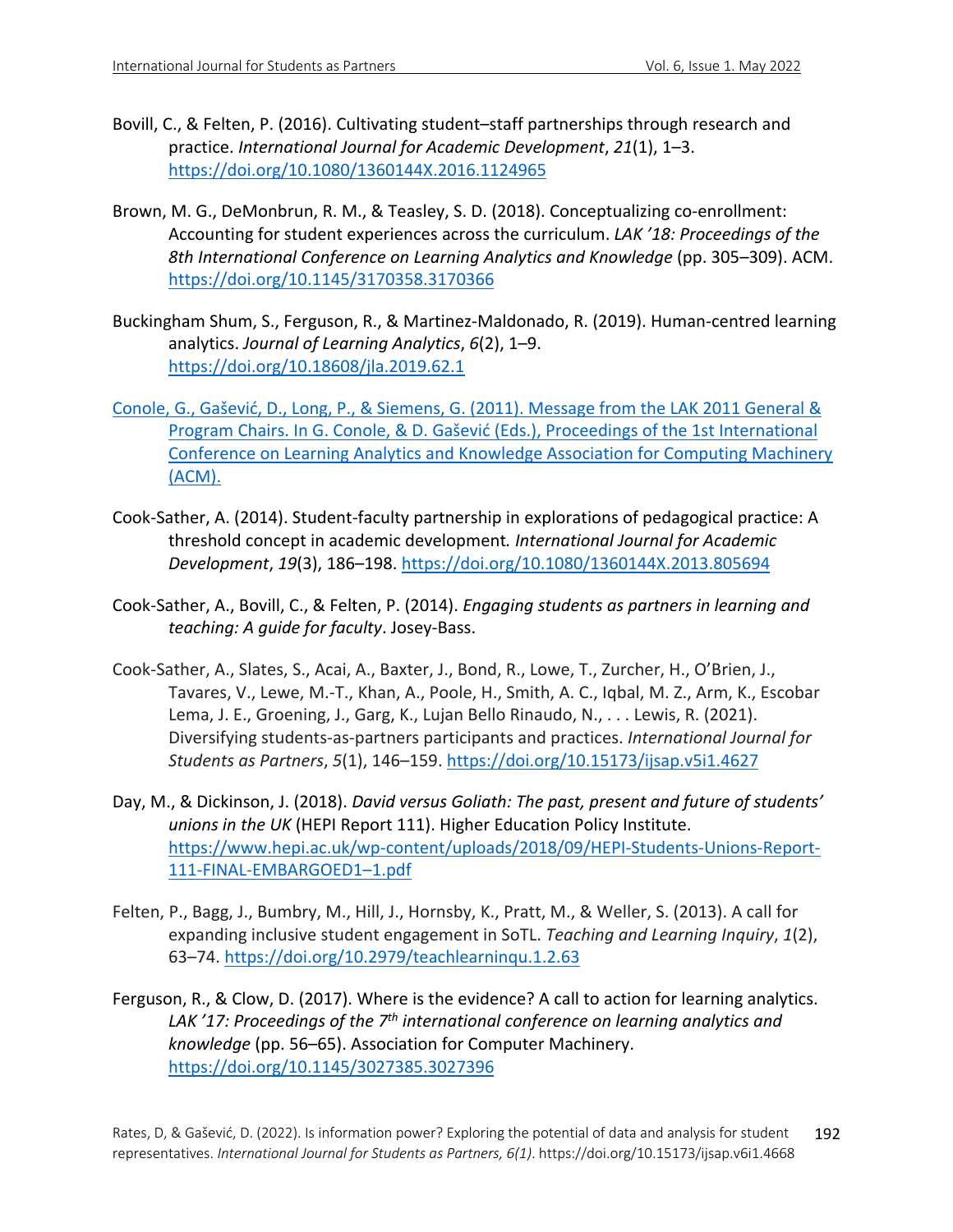- Fosnacht, K., Sarraf, S., Howe, E., & Peck, L. K. (2017). How important are high response rates for college surveys? *The Review of Higher Education*, *40*(2), 245–265. https://doi.org/10.1353/rhe.2017.0003
- Freire, P. (2007). *Daring to dream: Toward a pedagogy of the unfinished*. Paradigm.
- Gašević, D., Mirriahi, N., Long, P. D., & Dawson, S. (2014). Editorial Inaugural Issue of the Journal of Learning Analytics. *Journal of Learning Analytics*, *1*(1), 1–2. https://doi.org/10.18608/jla.2014.11.1
- Giacomin, J. (2014). What is human centred design? *The Design Journal*, *17*(4), 606–623. https://doi.org/10.2752/175630614X14056185480186
- Gulliksen, J., Göransson, B., Boivie, I., Blomkvist, S., Persson, J., & Cajander, Å. (2003). Key principles for user-centred systems design. *Behaviour and Information Technology*, *22*(6), 397–409. https://doi.org/10.1080/01449290310001624329
- Hammersley, M., & Atkinson, P. (2007). *Ethnography: Principles in practice* (4th ed)*.* Routledge. https://doi.org/10.4324/9781315146027
- Harvey, L. (2015). Beyond member-checking: A dialogic approach to the research interview. *International Journal of Research & Method in Education*, *38*(1), 23–38. https://doi.org/10.1080/1743727X.2014.914487
- Haskins, C. H. (2002). *The rise of universities*. Cornell University Press.
- Healey, M., & Healey, R. (2018). 'It depends': Exploring the context-dependent nature of students as partners practices and policies. *International Journal for Students as Partners*, 2(1), 1–10. https://doi.org/10.15173/ijsap.v2i1.3472
- Herodotou, C., Rienties, B., Boroowa, A., Zdrahal, Z., & Hlosta, M. (2019). A large-scale implementation of predictive learning analytics in higher education: The teachers' role and perspective. *Educational Technology Research and Development*, *67(5)*, 1273–1306. https://doi.org/10.1007/s11423-019-09685-0
- Janin, H. (2014). *The university in medieval life, 1179–1499*. McFarland.
- Johnson, L., Becker, S. A., Cummins, M., Estrada, V., Freeman, A., & Hall, C. (2016). *NMC horizon report: 2016 higher education edition* (pp. 1–50). The New Media Consortium.
- Jokela, T., Iivari, N., Matero, J., & Karukka, M. (2003, August). The standard of user-centered design and the standard definition of usability: analyzing ISO 13407 against ISO 9241-11. *In Proceedings of the Latin American conference on Human-computer interaction* (pp. 53-60). https://doi.org/10.1145/944519.944525,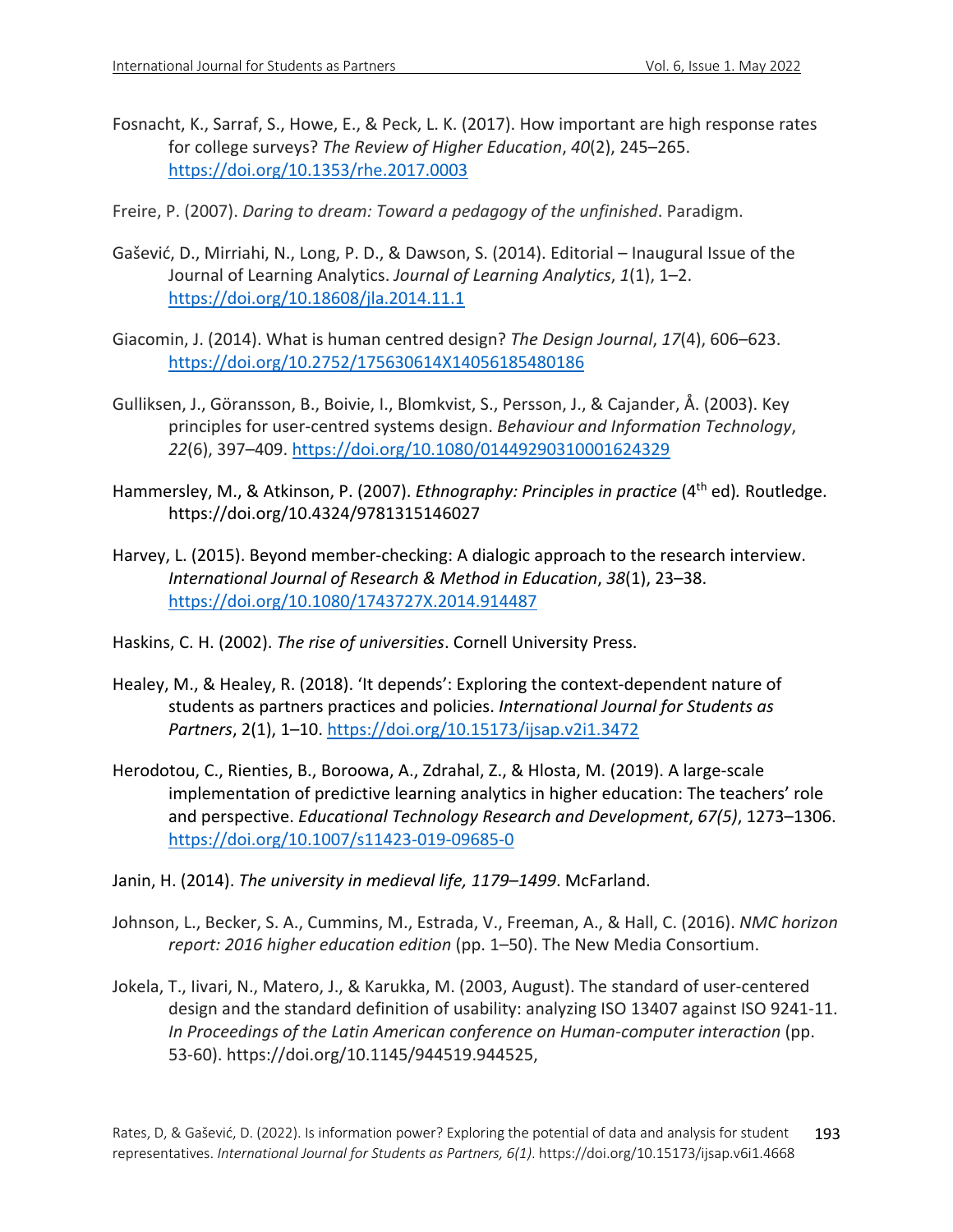Klemenčič, M. (2011). Student representation in European higher education governance: Principles and practice, roles and benefits. *Handbook on leadership and governance in higher education*, 1–25. http://www.sigmus.edu.rs/eng/files/Klemencic%202011\_Student%20representation%2

0in%20European%20HE%20governance\_Raabe%20EUA%20Bologna%20Handbook.pdf

- Klemenčič, M. (2012a). The changing conceptions of student participation in HE governance in the EHEA. In A. Curaj, P. Scott, L. Vlasceanu, & L. Wilson (Eds.), *European Higher Education at the crossroads* (pp. 631–653). Springer, Dordrecht. https://doi.org/10.1007/978–94–007–3937–6\_34
- Klemenčič, M. (2012b). Student representation in Western Europe: Introduction to the special issue. *European Journal of Higher Education*, *2*(1), 2–19. https://doi.org/10.1080/21568235.2012.695058
- Lang, C., Siemens, G., Wise, A., & Gašević, D. (Eds.). (2017). *Handbook of learning analytics*. Society for Learning Analytics and Research.
- Larrabee Sønderlund, A., Hughes, E., & Smith, J. (2019). The efficacy of learning analytics interventions in higher education: A systematic review. *British Journal of Educational Technology*, *50*(5), 2594–2618. https://doi.org/10.1111/bjet.12720
- Leitner, P., Khalil, M., & Ebner, M. (2017). Learning analytics in higher education—A literature review. In A. Peña-Ayala (Ed.), *Learning analytics: Fundaments, applications, and trends* (pp. 1–23). Springer, Cham. https://doi.org/10.1007/978–3-319–52977–6\_1
- Mercer-Mapstone, L., Dvorakova, S. L., Matthews, K. E., Abbot, S., Cheng, B., Felten, P., Knorr, K., Marquis, E., Shammas, R., & Swaim, K. (2017). A systematic literature review of students as partners in higher education. *International Journal for Students as Partners*, 1(1). https://doi.org/10.15173/ijsap.v1i1.3119
- Mitra, D. (2018). Student voice in secondary schools: The possibility for deeper change. *Journal of Educational Administration, 56*(5), 473–487. https://doi.org/10.1108/JEA-01–2018– 0007
- National Union of Students (NUS). (2013). *A manifesto for partnership*. https://www.nusconnect.org.uk/resources/a-manifesto-for-partnership-2013
- Pardo, A., Jovanovic, J., Dawson, S., Gašević, D., & Mirriahi, N. (2019). Using learning analytics to scale the provision of personalised feedback. *British Journal of Educational Technology*, *50*(1), 128–138. https://doi.org/10.1111/bjet.12592
- Parkes, S., Benkwitz, A., Bardy, H., Myler, K., & Peters, J. (2020). Being more human: Rooting learning analytics through re sistance and re connection with the values of higher education. *Higher Education Research & Development*, *39*(1), 113–126. https://doi.org/10.1080/07294360.2019.1677569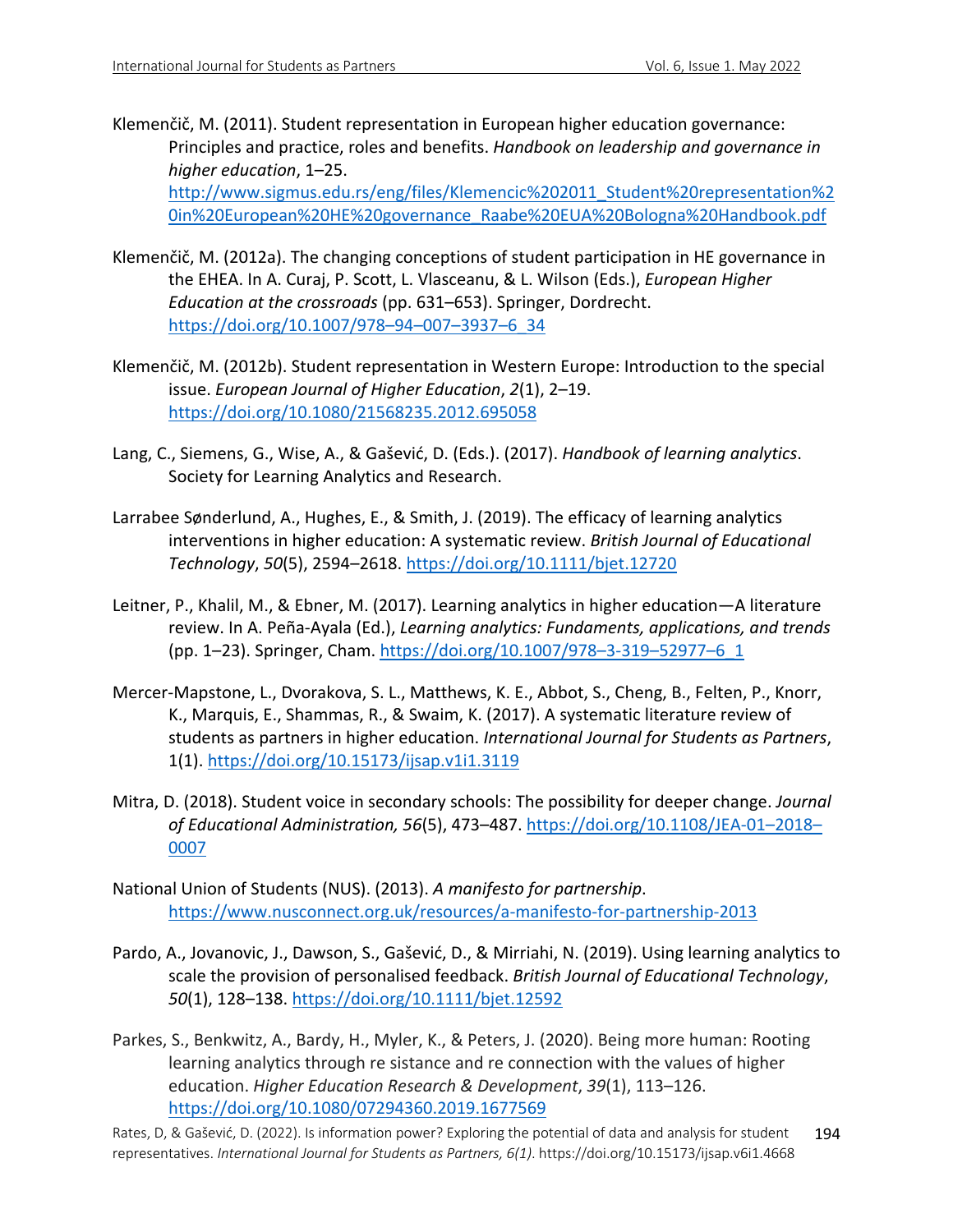- Peters, J., & Mathias, L. (2018). Enacting student partnership as though we really mean it: Some Freirean principles for a pedagogy of partnership. *International Journal for Students as Partners*, *2*(2), 53–70. https://doi.org/10.15173/ijsap.v2i2.3509
- Priestner, A. (2017). What's in a name? Does it really matter whether we call it UX, ethnography, or service design? Weave: *Journal of Library User Experience*, *1*(6). https://doi.org/10.3998/weave.12535642.0001.603
- Prinsloo, P. (2019). Commentary on Neil Selwyn's LAK18 Keynote Address. *Journal of Learning Analytics*, 6(3), 20–24. https://doi.org/10.18608/jla.2019.63.4
- Quality Assurance Agency for Higher Education (QAA). (2012). Chapter B5: Student engagement. *UK quality code for higher education*.
- Rossman, G. B., & Rallis, S. F. (2011). *Learning in the field: An introduction to qualitative research*. Sage.
- Ryan, T. (2015). Quality assurance in higher education: A review of literature. *Higher Learning Research Communications*, *5*(4). http://dx.doi.org/10.18870/hlrc.v5i4.257
- Salvador, T., Bell, G., & Anderson, K. (1999). Design ethnography. *Design Management Journal* (Former Series), *10*(4), 35–41. https://doi.org/10.1111/j.1948–7169.1999.tb00274.x
- Schwab, K. (2017). *The fourth industrial revolution*. Currency.
- Selwyn, N. (2019). What's the problem with learning analytics? *Journal of Learning Analytics*, *6*(3), 11–19. https://doi.org/10.18608/jla.2019.63.3
- Selwyn, N. (2020). Re-imagining 'learning analytics'… a case for starting again?. *The Internet and Higher Education*, 100745. https://doi.org/10.1016/j.iheduc.2020.100745
- Stebbins, R. A. (2001). *Exploratory research in the social science*s (Vol. 48). Sage.
- Tsai, Y. S., Rates, D., Moreno-Marcos, P. M., Muñoz-Merino, P. J., Jivet, I., Scheffel, M., Draschler, H., Delgado Kloos, C., & Gašević, D. (2020). Learning analytics in European higher education–Trends and barriers. *Computers & Education*, 103933. https://doi.org/10.1016/j.compedu.2020.103933
- Van Maanen, J.(1988). Tales from the field: On writing ethnography. Chicago: University of Chicago Press.Viberg, O., Hatakka, M., Bälter, O., & Mavroudi, A. (2018). The current landscape of learning analytics in higher education. *Computers in Human Behavior*, *89*, 98–110. https://doi.org/10.1016/j.chb.2018.07.027
- Wong, B. T. M. (2017). Learning analytics in higher education: An analysis of case studies. *Asian Association of Open Universities Journal*, *12*(1), 21–40. https://doi.org/10.1108/AAOUJ-01–2017–0009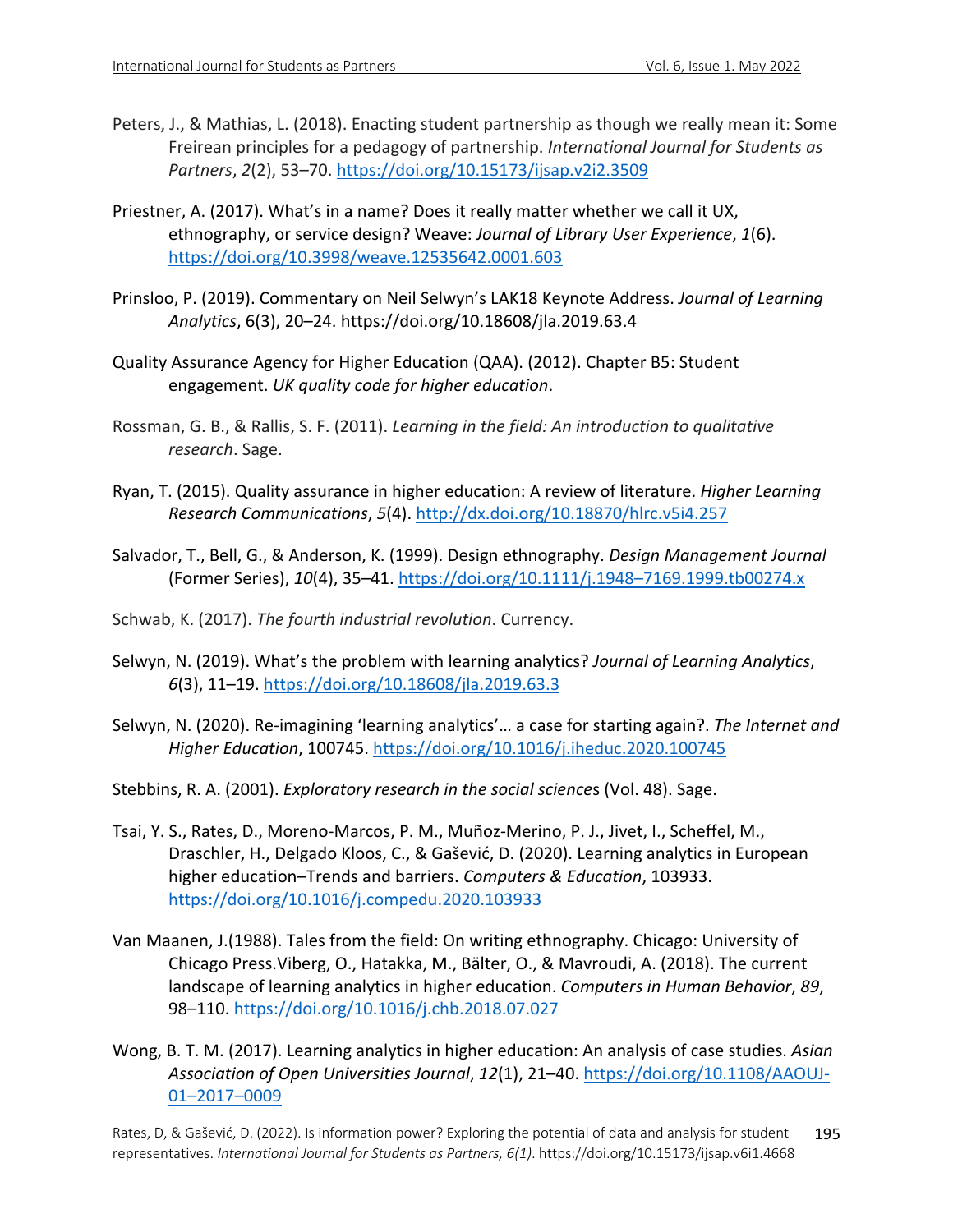Zuboff, S. (2019). *The age of surveillance capitalism: The fight for a human future at the new frontier of power*. Profile Books.

### APPENDIX A

Interview schedule and prompts*:* Questions used for the interview with participants

| <b>THEME</b>     | <b>QUESTION</b>                                                                                                                                     | <b>PROMPTS</b>                                                                                                                                                                                            |
|------------------|-----------------------------------------------------------------------------------------------------------------------------------------------------|-----------------------------------------------------------------------------------------------------------------------------------------------------------------------------------------------------------|
| Profile          | In order to better understand the<br>characteristics of participants of this<br>study, could you answer some brief<br>questions about you?          | 1. Can you tell me your<br>Age & Gender?<br>2. Nationality &<br>Ethnicity?<br>3. One or two things<br>that you do in your<br>free time?                                                                   |
| Context          | To have some understanding about<br>the context of your programme, could<br>you tell me some details about it?                                      | 1. Full name of your<br>programme?<br>2. Size?<br>3. How many student<br>Reps?<br>4. How are Reps<br>organised,<br>coordinated?<br>5. Can you tell me how<br>these meetings<br>develop/are<br>structured? |
| Key topics       | Can you tell me 2-3 key topics/issues<br>related to the student experience of<br>the programme that were discussed<br>with staff in these meetings? | Did you manage to agree<br>with staff on some action<br>plans?                                                                                                                                            |
| Information used | Can you tell which was the key<br>information/evidence used to discuss<br>these issues?                                                             | 1. How did you get that<br>info?<br>2. Challenges<br>accessing/using it?                                                                                                                                  |
| Further contact  | Would it be Ok if I reach you in the<br>next weeks/month with some follow-<br>up questions?                                                         |                                                                                                                                                                                                           |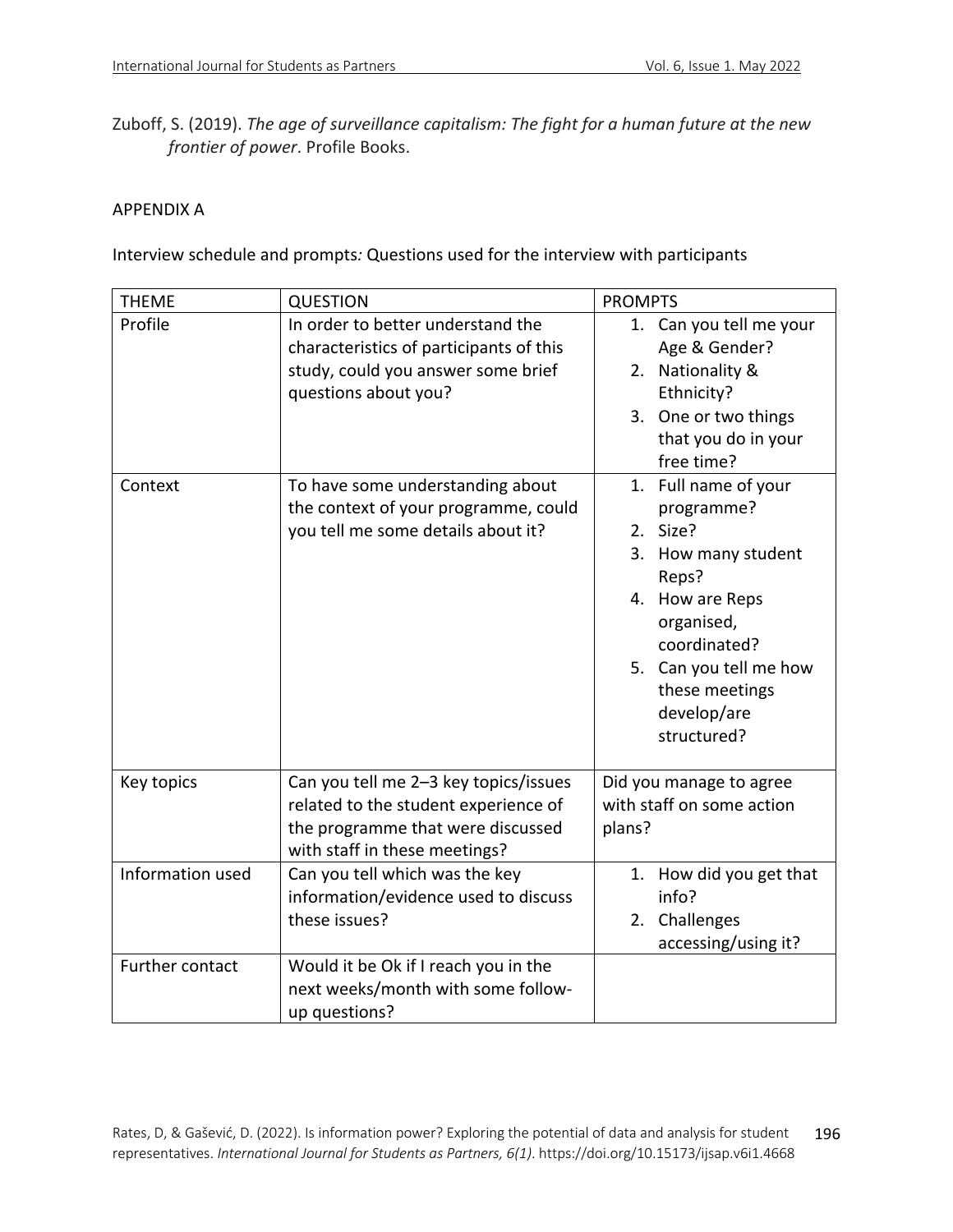### APPENDIX B

Questions and response options from the participant survey

*1) Please mark all the types of information that you "Strongly agree" would be useful to access when discussing course(s) quality and improvement with teaching and school staff (if any). If you are unsure if one option would be really useful or not, please do not mark it.*

- A. Attendance (If applicable. Anonymised)
- B. Course VLE (e.g.,Moodle) Analytics (Anonymised, i.e., Usage of VLE pages and resources by students)
- C. Course comments by students (Anonymised, e.g., written opinions or suggestions by students about course learning activities -lectures, tutorials, labs, etc-, course learning resources, course assessment, physical or digital infrastructure used for the course)
- D. Results from Institutional-led Course Feedback (e.g., Surveys, Questionnaires, Focus groups. Anonymised)
- E. Results from Student-led Course Polls (Anonymised)
- F. Results from Course Assessments (Anonymised)
- G. Course ratings by students (Anonymised, e.g., course overall satisfaction, satisfaction with learning activities, satisfaction with learning resources, satisfaction with assessment activities, satisfaction with physical or digital infrastructure used for the course)
- H. Access to records of student feedback and actions from previous years (e.g., Handover documents, SSLC Minutes)
- I. Access to information of things that have worked in other programmes

*2) Please rank the options below based on the usefulness of the information for discussing course quality and improvements with teaching staff. Rank them in decreasing order of usefulness: most useful at the top, least useful at the bottom.*

- A. Attendance (If applicable. Anonymised)
- B. Course VLE (e.g., Moodle) Analytics (Anonymised, i.e., Usage of VLE sections and resources by students)
- C. Course comments by students (Anonymised, e.g., written opinions or suggestions by students about course learning activities -lectures, tutorials, labs, etc.-, course learning resources, course assessment, physical or digital infrastructure used for the course)
- D. Results from Institutional-led course feedback (e.g., Surveys, Questionnaires, Focus groups. Anonymised)
- E. Results from Student-led Course Polls (Anonymised)
- F. Results from Course Assessments (Anonymised)
- G. Course ratings by students (Anonymised, e.g., course overall satisfaction, satisfaction with learning activities, satisfaction with learning resources, satisfaction with assessment activities, satisfaction with physical or digital infrastructure used for the course)